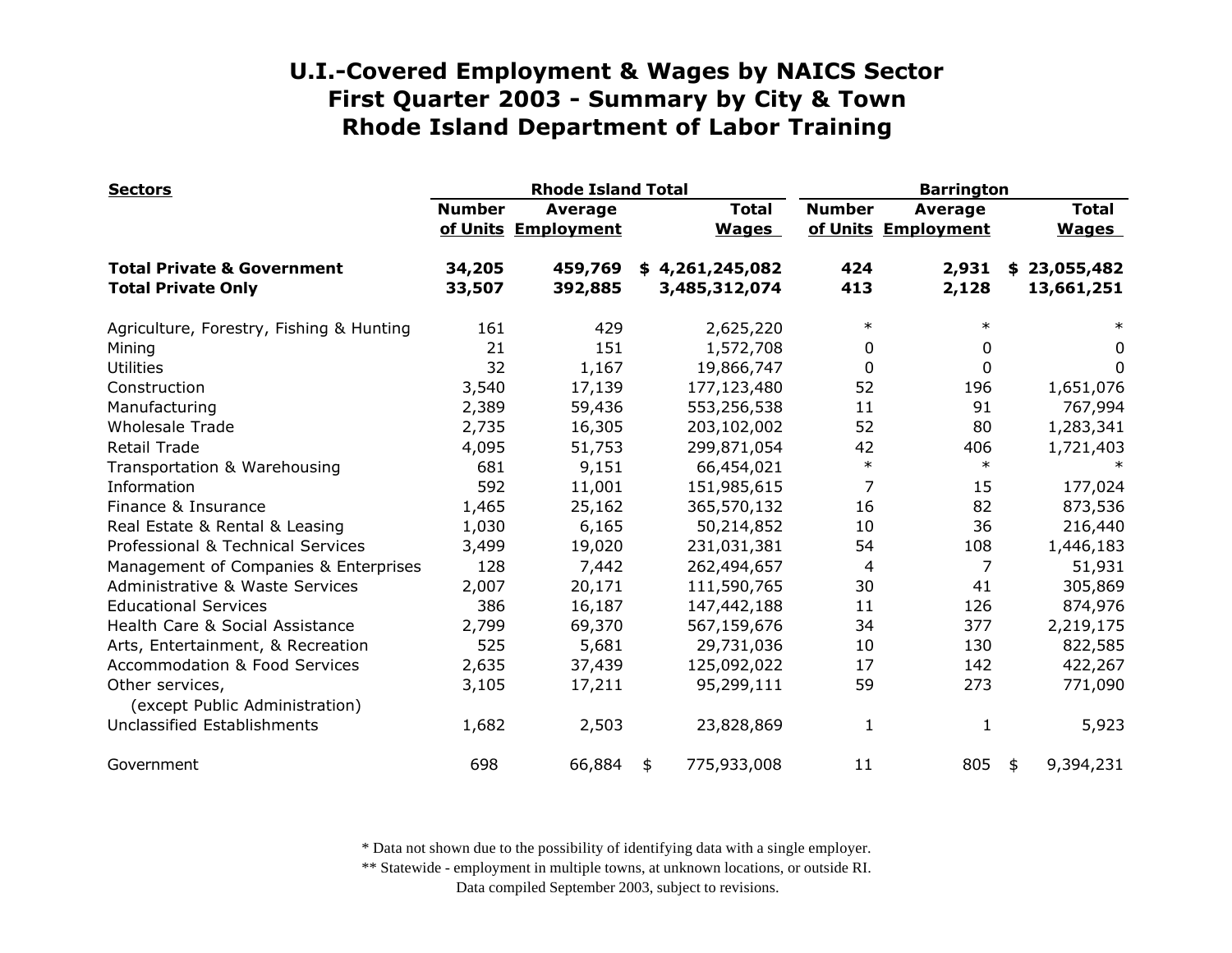| <b>Sectors</b>                                                     |                | <b>Bristol</b>                        |                              | <b>Burrillville</b> |                                       |                              |  |
|--------------------------------------------------------------------|----------------|---------------------------------------|------------------------------|---------------------|---------------------------------------|------------------------------|--|
|                                                                    | <b>Number</b>  | <b>Average</b><br>of Units Employment | <b>Total</b><br><u>Wages</u> | <b>Number</b>       | <b>Average</b><br>of Units Employment | <b>Total</b><br><b>Wages</b> |  |
| <b>Total Private &amp; Government</b><br><b>Total Private Only</b> | 562<br>548     | 6,670<br>5,787                        | \$47,624,221<br>39,380,879   | 275<br>259          | 2,815<br>2,153                        | \$21,069,880<br>15,614,539   |  |
| Agriculture, Forestry, Fishing & Hunting                           | $\ast$         | $\ast$                                | $\ast$                       | $\ast$              | $\ast$                                | $\ast$                       |  |
| Mining                                                             | 0              | 0                                     | 0                            | 0                   | 0                                     | 0                            |  |
| <b>Utilities</b>                                                   | 0              | 0                                     | 0                            | $\ast$              | $\ast$                                | $\ast$                       |  |
| Construction                                                       | 88             | 356                                   | 2,772,351                    | 58                  | 161                                   | 1,316,764                    |  |
| Manufacturing                                                      | 76             | 1,355                                 | 11,347,663                   | 19                  | 564                                   | 5,174,845                    |  |
| <b>Wholesale Trade</b>                                             | 32             | 126                                   | 1,650,513                    | 30                  | 90                                    | 1,623,384                    |  |
| <b>Retail Trade</b>                                                | 65             | 686                                   | 3,648,870                    | 19                  | 153                                   | 629,022                      |  |
| Transportation & Warehousing                                       | $\overline{7}$ | 33                                    | 226,100                      | $\ast$              | $\ast$                                |                              |  |
| Information                                                        | $\ast$         | $\ast$                                | $\ast$                       | $\ast$              | $\ast$                                | $\ast$                       |  |
| Finance & Insurance                                                | 19             | 131                                   | 1,181,248                    | 5                   | 27                                    | 233,474                      |  |
| Real Estate & Rental & Leasing                                     | 17             | 69                                    | 400,645                      | 9                   | 19                                    | 113,568                      |  |
| Professional & Technical Services                                  | 40             | 87                                    | 778,354                      | 15                  | 51                                    | 632,824                      |  |
| Management of Companies & Enterprises                              | $\ast$         | $\ast$                                | $\ast$                       | $\ast$              | $\ast$                                |                              |  |
| Administrative & Waste Services                                    | 35             | 81                                    | 597,315                      | 14                  | 13                                    | 94,474                       |  |
| <b>Educational Services</b>                                        | 9              | 1,091                                 | 8,563,496                    | $\ast$              | $\ast$                                |                              |  |
| Health Care & Social Assistance                                    | 35             | 838                                   | 4,727,406                    | 20                  | 506                                   | 2,651,281                    |  |
| Arts, Entertainment, & Recreation                                  | 13             | 51                                    | 170,728                      | 7                   | 35                                    | 86,213                       |  |
| <b>Accommodation &amp; Food Services</b>                           | 50             | 589                                   | 1,585,491                    | 21                  | 330                                   | 976,011                      |  |
| Other services,<br>(except Public Administration)                  | 57             | 217                                   | 1,107,548                    | 29                  | 90                                    | 381,622                      |  |
| <b>Unclassified Establishments</b>                                 | 0              | $\Omega$                              | 0                            | $\mathbf{0}$        | 0                                     | $\mathbf{0}$                 |  |
| Government                                                         | 14             | 884                                   | 8,243,342<br>\$              | 16                  | 661                                   | 5,455,341<br>\$              |  |

\* Data not shown due to the possibility of identifying data with a single employer.

\*\* Statewide - employment in multiple towns, at unknown locations, or outside RI.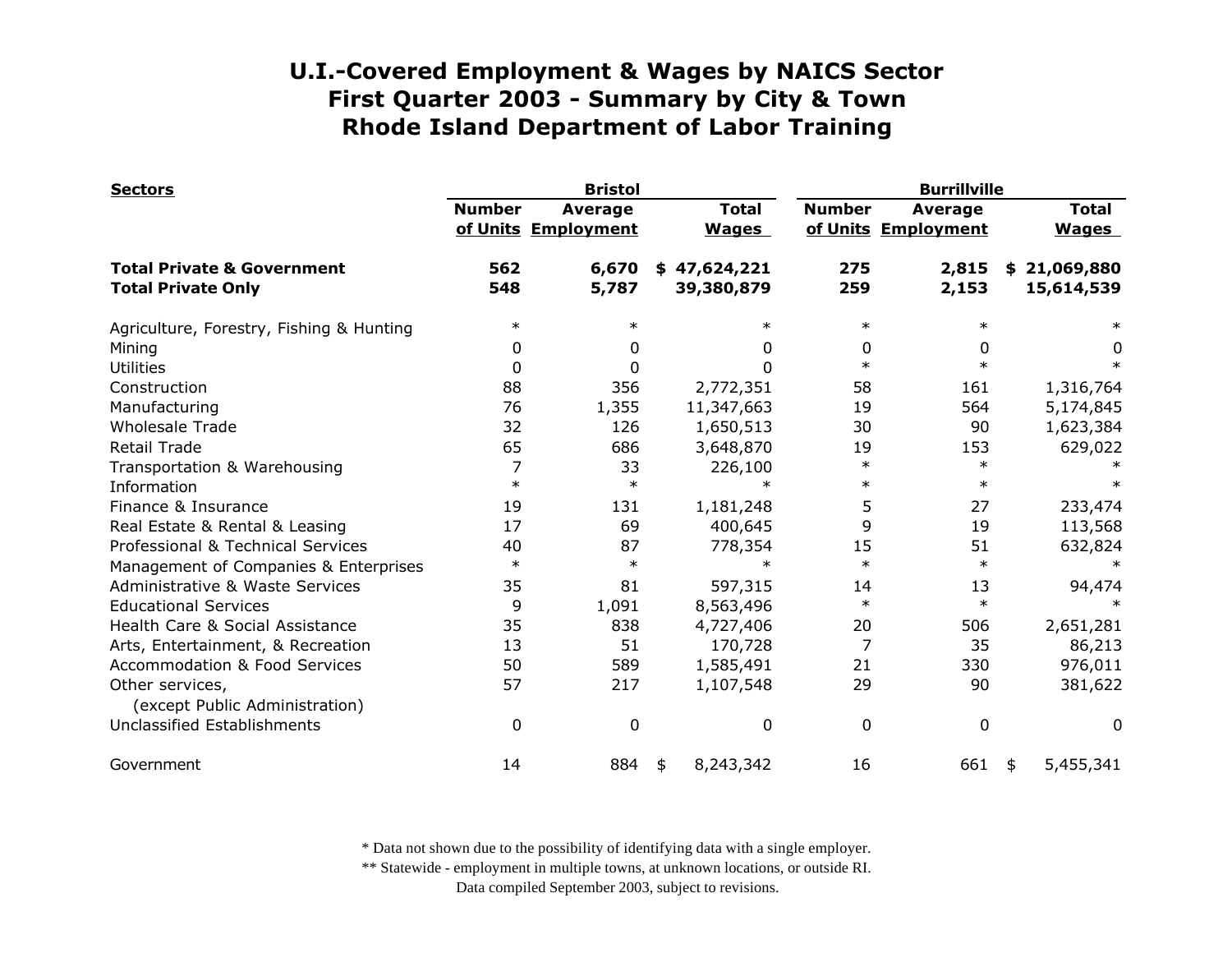| <b>Sectors</b>                                                     |               | <b>Central Falls</b>                  |                                | Charlestown   |                                       |                               |  |
|--------------------------------------------------------------------|---------------|---------------------------------------|--------------------------------|---------------|---------------------------------------|-------------------------------|--|
|                                                                    | <b>Number</b> | <b>Average</b><br>of Units Employment | <b>Total</b><br><u>Wages</u>   | <b>Number</b> | <b>Average</b><br>of Units Employment | <b>Total</b><br><u>Wages</u>  |  |
| <b>Total Private &amp; Government</b><br><b>Total Private Only</b> | 259<br>248    | 3,531<br>2,683                        | 27,705,049<br>\$<br>18,470,614 | 231<br>218    | 1,445<br>1,268                        | 11,483,360<br>\$<br>9,846,140 |  |
| Agriculture, Forestry, Fishing & Hunting                           | 0             | 0                                     | 0                              | $\ast$        | $\ast$                                |                               |  |
| Mining                                                             | 0             | 0                                     |                                | ∗             |                                       |                               |  |
| <b>Utilities</b>                                                   | 0             |                                       | O                              | 0             | 0                                     | 0                             |  |
| Construction                                                       | 31            | 125                                   | 1,191,908                      | 52            | 160                                   | 2,284,224                     |  |
| Manufacturing                                                      | 41            | 1,090                                 | 8,914,739                      | 7             | 353                                   | 3,044,394                     |  |
| <b>Wholesale Trade</b>                                             | 12            | 153                                   | 1,227,000                      | 13            | 36                                    | 389,539                       |  |
| <b>Retail Trade</b>                                                | 39            | 317                                   | 1,575,971                      | 23            | 133                                   | 725,679                       |  |
| Transportation & Warehousing                                       | 9             | 52                                    | 206,282                        | 5             | 127                                   | 481,760                       |  |
| Information                                                        | 0             | 0                                     | 0                              | 4             | 15                                    | 88,568                        |  |
| Finance & Insurance                                                | 10            | 103                                   | 793,775                        | 5             | 26                                    | 372,378                       |  |
| Real Estate & Rental & Leasing                                     | 6             | 51                                    | 310,557                        | 10            | 17                                    | 150,379                       |  |
| Professional & Technical Services                                  | 6             | 12                                    | 105,487                        | 22            | 32                                    | 263,183                       |  |
| Management of Companies & Enterprises                              | $\ast$        | $\ast$                                | $\ast$                         | $\ast$        | $\ast$                                |                               |  |
| <b>Administrative &amp; Waste Services</b>                         | 8             | 127                                   | 1,011,350                      | 13            | 38                                    | 292,193                       |  |
| <b>Educational Services</b>                                        | 0             | 0                                     | 0                              | $\Omega$      | 0                                     | 0                             |  |
| Health Care & Social Assistance                                    | 19            | 272                                   | 1,700,499                      | 15            | 168                                   | 1,151,411                     |  |
| Arts, Entertainment, & Recreation                                  | $\ast$        | $\ast$                                | $\ast$                         | 7             | 6                                     | 21,402                        |  |
| <b>Accommodation &amp; Food Services</b>                           | 37            | 269                                   | 702,942                        | 23            | 97                                    | 298,403                       |  |
| Other services,<br>(except Public Administration)                  | 27            | 107                                   | 696,386                        | 15            | 58                                    | 269,333                       |  |
| Unclassified Establishments                                        | 0             | 0                                     | 0                              | $\Omega$      | $\mathbf{0}$                          | 0                             |  |
| Government                                                         | 11            | 848                                   | 9,234,435<br>\$                | 13            | 177                                   | 1,637,220<br>\$               |  |

\* Data not shown due to the possibility of identifying data with a single employer.

\*\* Statewide - employment in multiple towns, at unknown locations, or outside RI.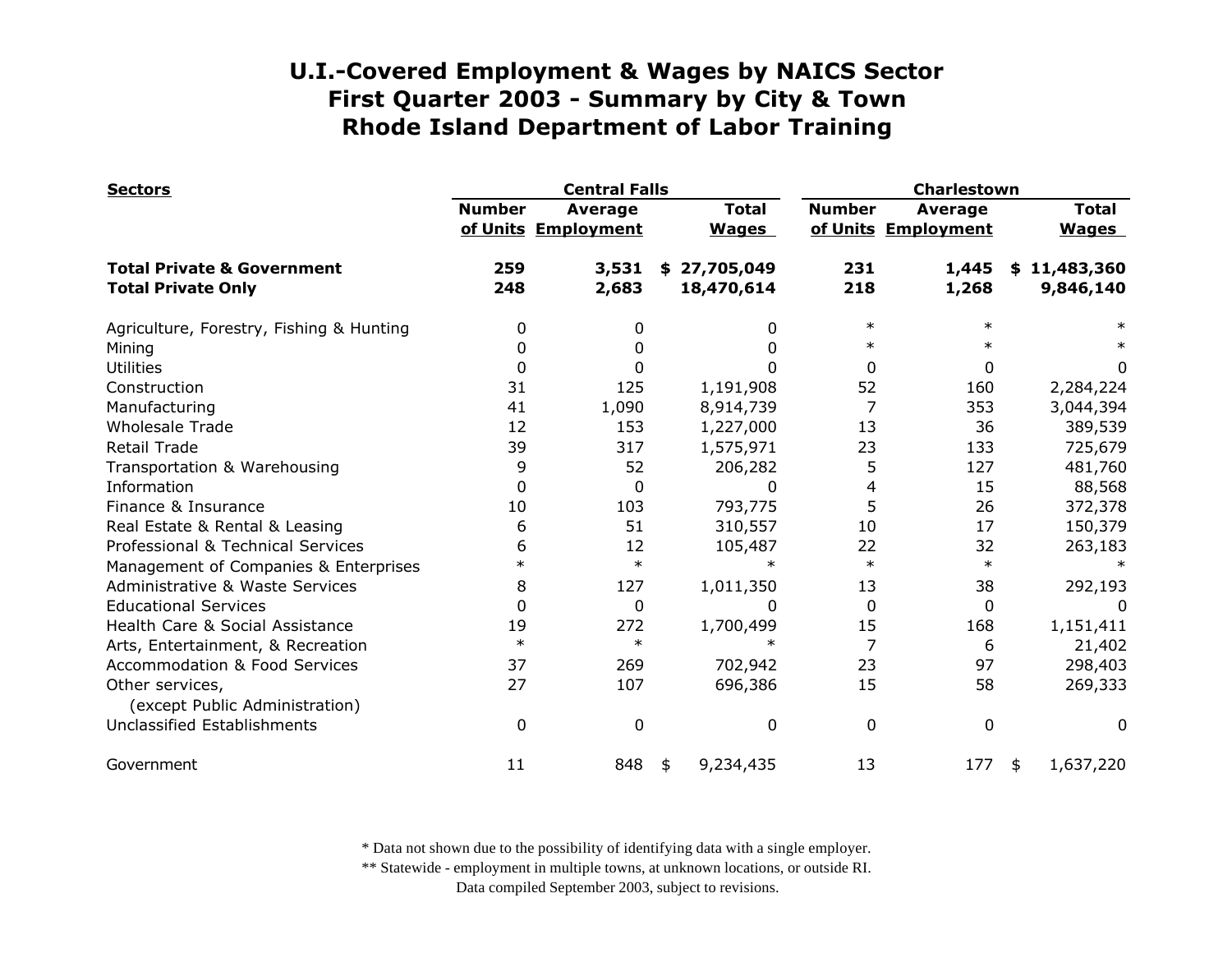| <b>Sectors</b>                                                     |               | Coventry                              |                              | <b>Cranston</b> |                                       |                              |  |  |
|--------------------------------------------------------------------|---------------|---------------------------------------|------------------------------|-----------------|---------------------------------------|------------------------------|--|--|
|                                                                    | <b>Number</b> | <b>Average</b><br>of Units Employment | <b>Total</b><br><b>Wages</b> | <b>Number</b>   | <b>Average</b><br>of Units Employment | <b>Total</b><br><b>Wages</b> |  |  |
| <b>Total Private &amp; Government</b><br><b>Total Private Only</b> | 684<br>660    | 7,302<br>5,961                        | \$51,875,589<br>39,695,934   | 2,369<br>2,349  | 35,851<br>28,426                      | \$318,494,473<br>220,427,698 |  |  |
| Agriculture, Forestry, Fishing & Hunting                           | $\ast$        | $\ast$                                | $\ast$                       | 6               | 7                                     | 40,591                       |  |  |
| Mining                                                             | 0             | 0                                     | 0                            | $\ast$          | $\ast$                                |                              |  |  |
| <b>Utilities</b>                                                   | $\ast$        | $\ast$                                | $\ast$                       | $\ast$          |                                       | ∗                            |  |  |
| Construction                                                       | 120           | 487                                   | 3,934,750                    | 266             | 1,440                                 | 14,995,459                   |  |  |
| Manufacturing                                                      | 53            | 950                                   | 11,528,899                   | 220             | 5,308                                 | 49,852,569                   |  |  |
| <b>Wholesale Trade</b>                                             | 54            | 210                                   | 2,217,933                    | 200             | 1,532                                 | 18,514,811                   |  |  |
| <b>Retail Trade</b>                                                | 90            | 1,312                                 | 7,210,964                    | 305             | 4,893                                 | 28,225,087                   |  |  |
| Transportation & Warehousing                                       | 16            | 159                                   | 718,241                      | 56              | 649                                   | 6,087,979                    |  |  |
| Information                                                        | 6             | 14                                    | 106,652                      | 32              | 1,392                                 | 18,461,196                   |  |  |
| Finance & Insurance                                                | 25            | 152                                   | 1,212,079                    | 129             | 1,243                                 | 15,483,172                   |  |  |
| Real Estate & Rental & Leasing                                     | 19            | 59                                    | 358,559                      | 70              | 559                                   | 3,645,990                    |  |  |
| Professional & Technical Services                                  | 51            | 171                                   | 1,340,237                    | 222             | 1,219                                 | 12,209,446                   |  |  |
| Management of Companies & Enterprises                              | $\ast$        | $\ast$                                | $\ast$                       | 8               | 175                                   | 1,567,871                    |  |  |
| Administrative & Waste Services                                    | 41            | 115                                   | 654,919                      | 145             | 2,100                                 | 10,026,396                   |  |  |
| <b>Educational Services</b>                                        | 9             | 111                                   | 603,718                      | 25              | 244                                   | 1,048,005                    |  |  |
| Health Care & Social Assistance                                    | 38            | 922                                   | 5,332,182                    | 239             | 3,292                                 | 22,278,310                   |  |  |
| Arts, Entertainment, & Recreation                                  | 6             | 13                                    | 98,186                       | 22              | 211                                   | 810,525                      |  |  |
| <b>Accommodation &amp; Food Services</b>                           | 60            | 960                                   | 2,515,219                    | 161             | 2,563                                 | 8,516,212                    |  |  |
| Other services,<br>(except Public Administration)                  | 65            | 291                                   | 1,646,379                    | 237             | 1,592                                 | 8,575,444                    |  |  |
| Unclassified Establishments                                        | 2             | 9                                     | 29,539                       | 3               | 6                                     | 84,635                       |  |  |
| Government                                                         | 24            | 1,343                                 | 12,179,655<br>\$             | 20              | 7,425                                 | 98,066,775<br>$\frac{4}{5}$  |  |  |

\* Data not shown due to the possibility of identifying data with a single employer.

\*\* Statewide - employment in multiple towns, at unknown locations, or outside RI.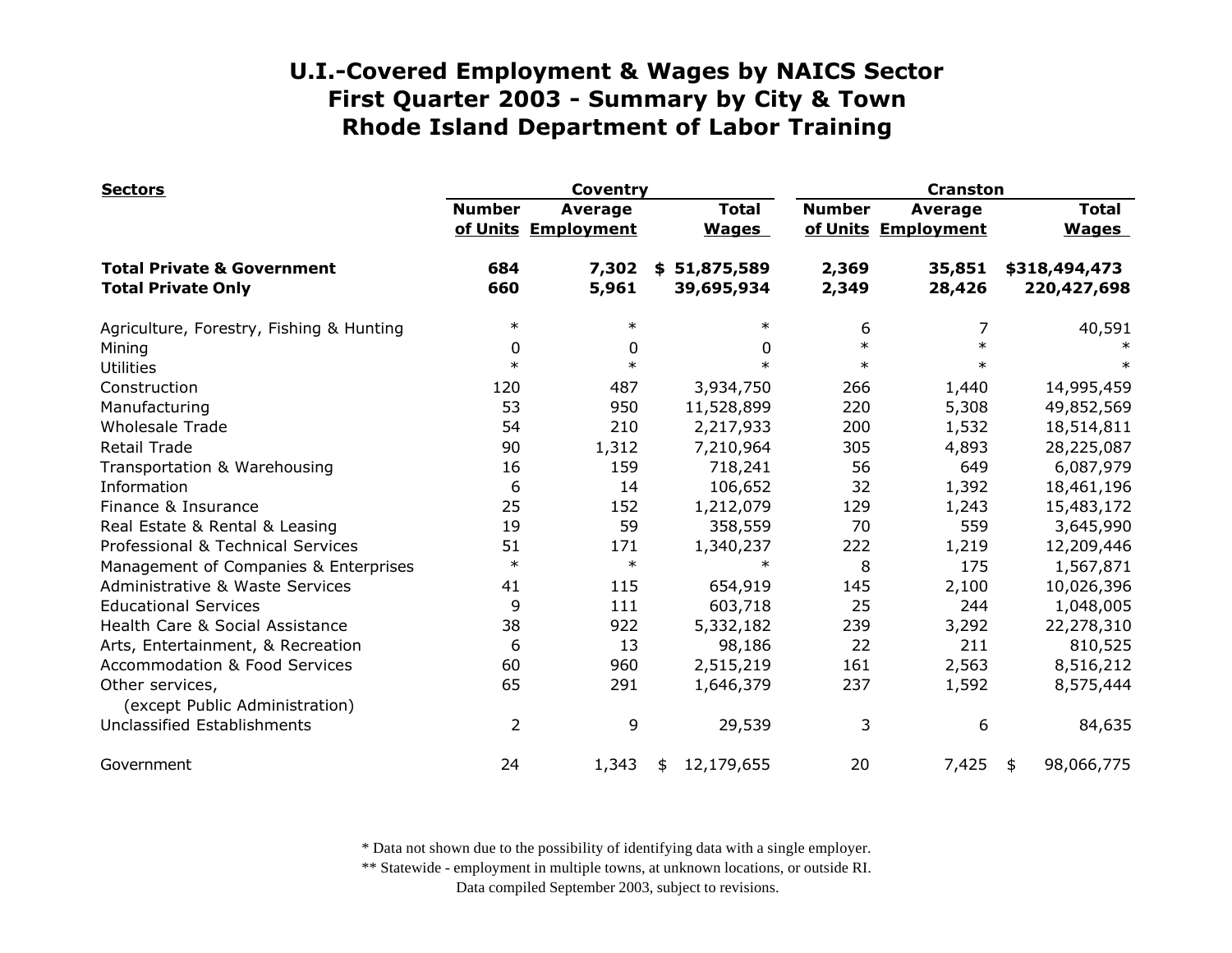| <b>Sectors</b>                                                     |               | <b>Cumberland</b>                     |                              | <b>East Greenwich</b> |                                       |                              |  |
|--------------------------------------------------------------------|---------------|---------------------------------------|------------------------------|-----------------------|---------------------------------------|------------------------------|--|
|                                                                    | <b>Number</b> | <b>Average</b><br>of Units Employment | <b>Total</b><br><b>Wages</b> | <b>Number</b>         | <b>Average</b><br>of Units Employment | <b>Total</b><br><u>Wages</u> |  |
| <b>Total Private &amp; Government</b><br><b>Total Private Only</b> | 778<br>762    | 8,468<br>6,996                        | \$60,551,165<br>50,396,392   | 707<br>691            | 6,504<br>5,861                        | \$56,121,584<br>50,122,996   |  |
| Agriculture, Forestry, Fishing & Hunting                           | $\ast$        | $\ast$                                | $\ast$                       | $\ast$                | $\ast$                                | $\ast$                       |  |
| Mining                                                             | $\ast$        | $\ast$                                | $\ast$                       | 0                     | 0                                     | 0                            |  |
| <b>Utilities</b>                                                   | $\ast$        | $\ast$                                | $\ast$                       | $\mathbf{0}$          | 0                                     | $\mathbf{0}$                 |  |
| Construction                                                       | 107           | 554                                   | 6,026,863                    | 54                    | 320                                   | 3,599,757                    |  |
| Manufacturing                                                      | 49            | 1,760                                 | 14,775,967                   | 29                    | 1,408                                 | 14,120,119                   |  |
| <b>Wholesale Trade</b>                                             | 84            | 337                                   | 4,171,548                    | 91                    | 435                                   | 7,192,541                    |  |
| <b>Retail Trade</b>                                                | 88            | 1,107                                 | 5,332,791                    | 76                    | 639                                   | 4,386,464                    |  |
| Transportation & Warehousing                                       | 20            | 432                                   | 4,341,360                    | 8                     | 81                                    | 408,377                      |  |
| Information                                                        | 13            | 62                                    | 354,971                      | 25                    | 54                                    | 691,169                      |  |
| Finance & Insurance                                                | 36            | 177                                   | 2,069,745                    | 42                    | 497                                   | 5,684,346                    |  |
| Real Estate & Rental & Leasing                                     | 29            | 98                                    | 612,746                      | 26                    | 68                                    | 424,464                      |  |
| Professional & Technical Services                                  | 64            | 223                                   | 2,092,730                    | 101                   | 340                                   | 3,540,442                    |  |
| Management of Companies & Enterprises                              | $\ast$        | $\ast$                                | $\ast$                       | $\ast$                | $\ast$                                |                              |  |
| Administrative & Waste Services                                    | 48            | 177                                   | 1,187,122                    | 33                    | 80                                    | 611,228                      |  |
| <b>Educational Services</b>                                        | 9             | 91                                    | 317,394                      | 15                    | 179                                   | 1,134,464                    |  |
| Health Care & Social Assistance                                    | 64            | 995                                   | 5,825,715                    | 69                    | 699                                   | 4,425,871                    |  |
| Arts, Entertainment, & Recreation                                  | 12            | 82                                    | 318,558                      | 16                    | 81                                    | 336,728                      |  |
| <b>Accommodation &amp; Food Services</b>                           | 47            | 559                                   | 1,435,046                    | 45                    | 744                                   | 2,420,217                    |  |
| Other services,<br>(except Public Administration)                  | 85            | 324                                   | 1,435,304                    | 57                    | 226                                   | 1,112,875                    |  |
| Unclassified Establishments                                        | 1             | 3                                     | 12,160                       | $\mathbf{0}$          | 0                                     | 0                            |  |
| Government                                                         | 16            | 1,473                                 | 10,154,773<br>\$             | 16                    | 642                                   | 5,998,588<br>\$              |  |

\* Data not shown due to the possibility of identifying data with a single employer.

\*\* Statewide - employment in multiple towns, at unknown locations, or outside RI.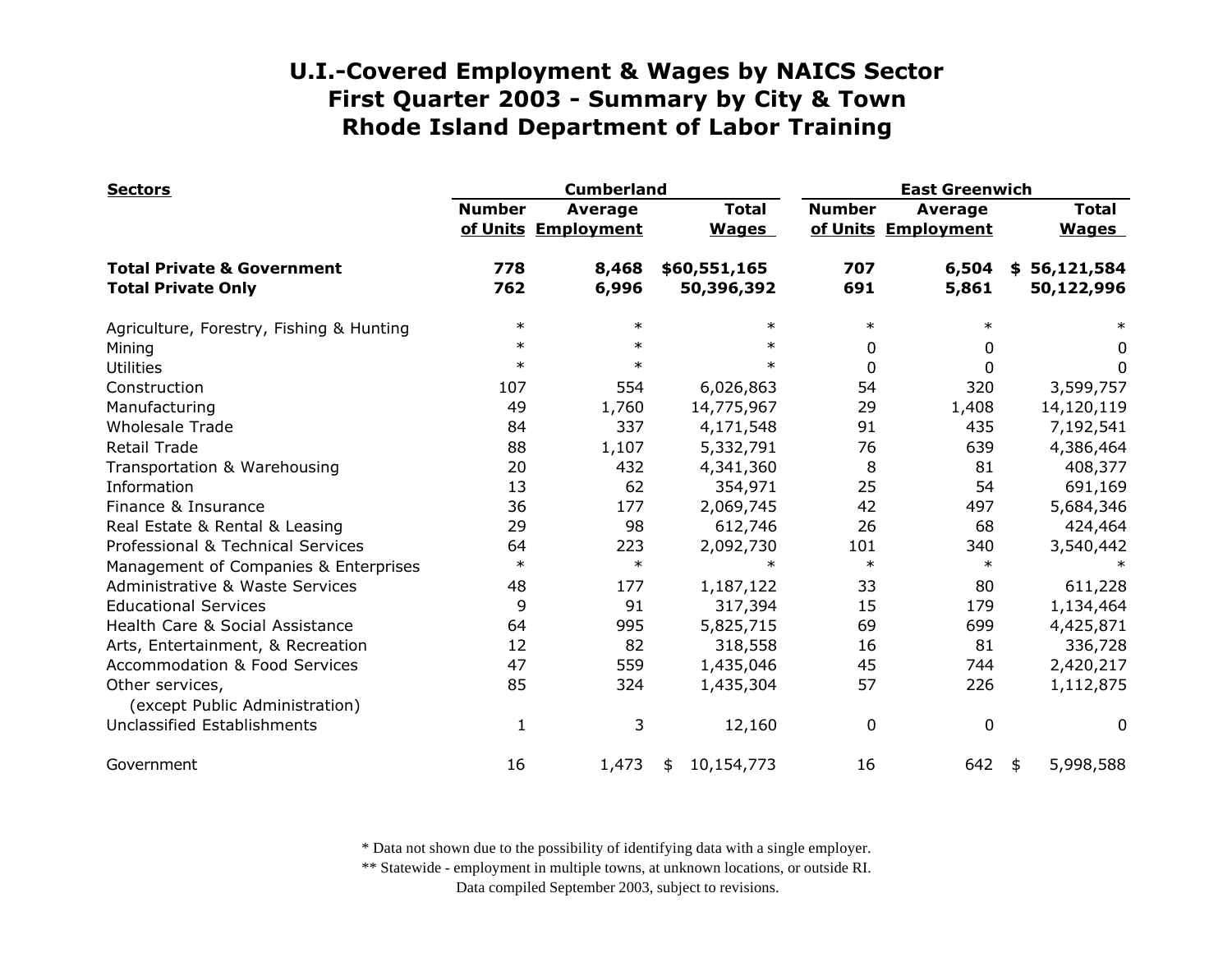| <b>Sectors</b>                                                     |                | <b>East Providence</b>                |                              | <b>Exeter</b> |                                       |                              |  |  |
|--------------------------------------------------------------------|----------------|---------------------------------------|------------------------------|---------------|---------------------------------------|------------------------------|--|--|
|                                                                    | <b>Number</b>  | <b>Average</b><br>of Units Employment | <b>Total</b><br><b>Wages</b> | <b>Number</b> | <b>Average</b><br>of Units Employment | <b>Total</b><br><u>Wages</u> |  |  |
| <b>Total Private &amp; Government</b><br><b>Total Private Only</b> | 1,438<br>1,419 | 22,273<br>20,420                      | \$192,184,066<br>174,298,079 | 140<br>137    | 906<br>857                            | \$5,077,830<br>4,871,296     |  |  |
| Agriculture, Forestry, Fishing & Hunting                           | 0              | 0                                     | 0                            | 6             | 44                                    | 203,026                      |  |  |
| Mining                                                             | $\ast$         | $\ast$                                |                              | 0             | 0                                     | 0                            |  |  |
| <b>Utilities</b>                                                   | $\mathbf 0$    | 0                                     | 0                            | 0             | 0                                     | 0                            |  |  |
| Construction                                                       | 192            | 1,172                                 | 16,320,846                   | 28            | 71                                    | 547,251                      |  |  |
| Manufacturing                                                      | 127            | 3,186                                 | 29,951,778                   | 9             | 152                                   | 1,373,333                    |  |  |
| <b>Wholesale Trade</b>                                             | 132            | 1,817                                 | 20,748,648                   | 11            | 47                                    | 339,434                      |  |  |
| <b>Retail Trade</b>                                                | 157            | 2,141                                 | 13,204,671                   | 11            | 58                                    | 287,224                      |  |  |
| Transportation & Warehousing                                       | 28             | 93                                    | 606,843                      | 5             | 74                                    | 370,980                      |  |  |
| Information                                                        | 19             | 522                                   | 7,274,483                    | $\ast$        | $\ast$                                |                              |  |  |
| Finance & Insurance                                                | 103            | 2,400                                 | 24,784,419                   | 0             | 0                                     | <sup>0</sup>                 |  |  |
| Real Estate & Rental & Leasing                                     | 47             | 223                                   | 1,672,101                    | 6             | 5                                     | 59,651                       |  |  |
| Professional & Technical Services                                  | 147            | 1,431                                 | 15,179,378                   | 15            | 31                                    | 361,612                      |  |  |
| Management of Companies & Enterprises                              | 5              | 84                                    | 631,877                      | $\Omega$      | 0                                     | $\Omega$                     |  |  |
| Administrative & Waste Services                                    | 75             | 706                                   | 3,704,439                    | 14            | 29                                    | 172,909                      |  |  |
| <b>Educational Services</b>                                        | 16             | 582                                   | 4,186,799                    | 0             | 0                                     | 0                            |  |  |
| Health Care & Social Assistance                                    | 123            | 3,557                                 | 26,056,969                   | 8             | 96                                    | 524,783                      |  |  |
| Arts, Entertainment, & Recreation                                  | 23             | 415                                   | 1,415,722                    | 4             | 129                                   | 243,512                      |  |  |
| <b>Accommodation &amp; Food Services</b>                           | 97             | 1,340                                 | 3,998,897                    | 8             | 83                                    | 220,365                      |  |  |
| Other services,<br>(except Public Administration)                  | 125            | 731                                   | 4,396,744                    | 10            | 27                                    | 96,205                       |  |  |
| Unclassified Establishments                                        | $\ast$         | $\ast$                                | $\ast$                       | $\ast$        | $\ast$                                |                              |  |  |
| Government                                                         | 19             | 1,853                                 | 17,885,987<br>\$             | 3             | 50                                    | 206,534<br>\$                |  |  |

\* Data not shown due to the possibility of identifying data with a single employer.

\*\* Statewide - employment in multiple towns, at unknown locations, or outside RI.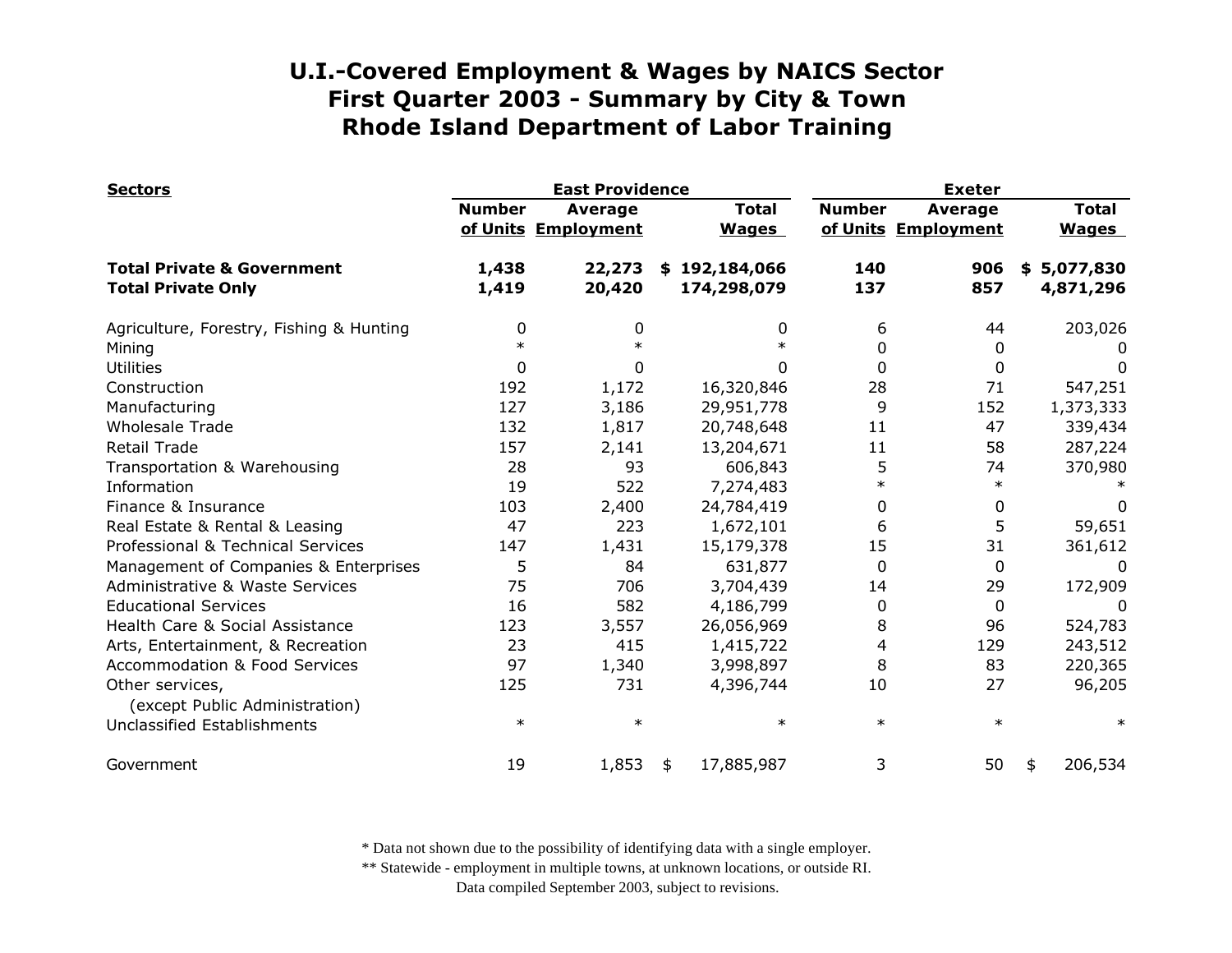| <b>Sectors</b>                                                     | <b>Foster</b>                                          |              |    |                              | Glocester      |                                       |      |                              |  |
|--------------------------------------------------------------------|--------------------------------------------------------|--------------|----|------------------------------|----------------|---------------------------------------|------|------------------------------|--|
|                                                                    | <b>Number</b><br><b>Average</b><br>of Units Employment |              |    | <b>Total</b><br><b>Wages</b> | <b>Number</b>  | <b>Average</b><br>of Units Employment |      | <b>Total</b><br><b>Wages</b> |  |
| <b>Total Private &amp; Government</b><br><b>Total Private Only</b> | 102<br>95                                              | 459<br>337   | \$ | 2,768,354<br>1,908,282       | 177<br>163     | 1,426<br>968                          | - \$ | 9,354,944<br>5,656,589       |  |
| Agriculture, Forestry, Fishing & Hunting                           | 5                                                      | 21           |    | 89,205                       | 4              | 3                                     |      | 4,220                        |  |
| Mining                                                             | 0                                                      | $\mathbf 0$  |    | 0                            | $\ast$         | $\ast$                                |      |                              |  |
| <b>Utilities</b>                                                   | 0                                                      | 0            |    | 0                            | $\ast$         | $\ast$                                |      |                              |  |
| Construction                                                       | 20                                                     | 47           |    | 336,021                      | 40             | 88                                    |      | 679,769                      |  |
| Manufacturing                                                      | 4                                                      | 17           |    | 118,455                      | 5              | 26                                    |      | 147,656                      |  |
| <b>Wholesale Trade</b>                                             | 11                                                     | 36           |    | 332,190                      | 7              | 9                                     |      | 85,590                       |  |
| <b>Retail Trade</b>                                                | 7                                                      | 21           |    | 90,149                       | 20             | 195                                   |      | 833,435                      |  |
| Transportation & Warehousing                                       | $\ast$                                                 | $\ast$       |    |                              | 9              | 75                                    |      | 513,780                      |  |
| Information                                                        |                                                        | 14           |    | 87,535                       | 4              | 22                                    |      | 109,359                      |  |
| Finance & Insurance                                                | 0                                                      | 0            |    | 0                            | 6              | 25                                    |      | 237,546                      |  |
| Real Estate & Rental & Leasing                                     | $\ast$                                                 | $\ast$       |    | $\ast$                       | $\ast$         | $\ast$                                |      |                              |  |
| Professional & Technical Services                                  | 13                                                     | 18           |    | 152,677                      | 6              | 6                                     |      | 26,421                       |  |
| Management of Companies & Enterprises                              | 0                                                      | 0            |    | 0                            | 0              | 0                                     |      | 0                            |  |
| Administrative & Waste Services                                    | 11                                                     | 9            |    | 31,016                       | 12             | 66                                    |      | 444,992                      |  |
| <b>Educational Services</b>                                        | 0                                                      | 0            |    | 0                            | $\ast$         | $\ast$                                |      |                              |  |
| Health Care & Social Assistance                                    | 5                                                      | 48           |    | 312,268                      | 10             | 283                                   |      | 1,978,838                    |  |
| Arts, Entertainment, & Recreation                                  | $\ast$                                                 | $\ast$       |    | $\ast$                       | $\ast$         | $\ast$                                |      |                              |  |
| Accommodation & Food Services                                      | 5                                                      | 33           |    | 75,728                       | 15             | 109                                   |      | 273,684                      |  |
| Other services,<br>(except Public Administration)                  | 5                                                      | 14           |    | 29,331                       | 16             | 42                                    |      | 202,222                      |  |
| Unclassified Establishments                                        | 0                                                      | $\mathbf{0}$ |    | 0                            | $\overline{2}$ | 4                                     |      | 15,470                       |  |
| Government                                                         | 7                                                      | 120          | \$ | 860,072                      | 14             | 458                                   | \$   | 3,698,355                    |  |

\* Data not shown due to the possibility of identifying data with a single employer.

\*\* Statewide - employment in multiple towns, at unknown locations, or outside RI.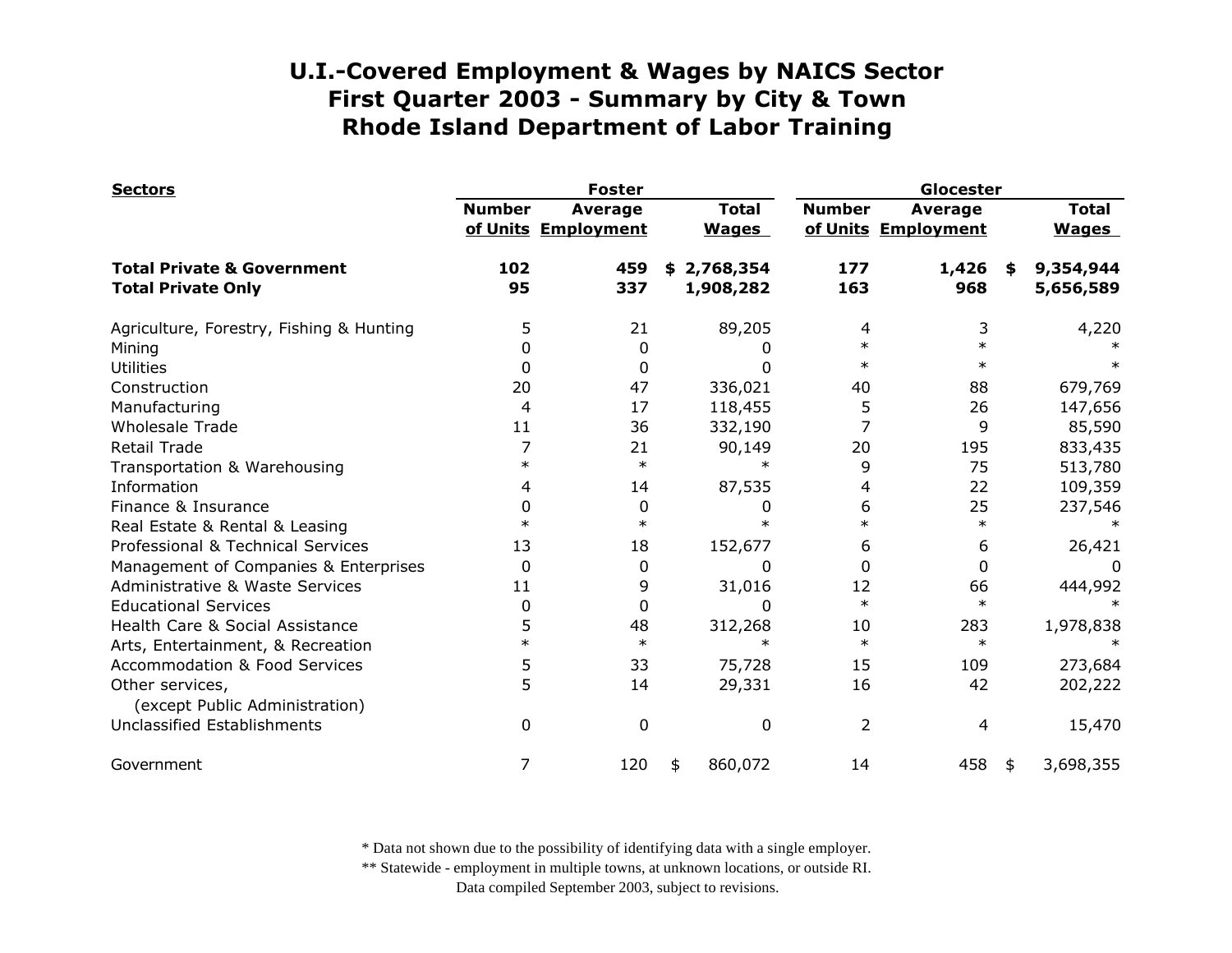| <b>Sectors</b>                                                     |                                                 | <b>Hopkinton</b> |                              | <b>Jamestown</b> |                                       |                              |  |
|--------------------------------------------------------------------|-------------------------------------------------|------------------|------------------------------|------------------|---------------------------------------|------------------------------|--|
|                                                                    | <b>Number</b><br>Average<br>of Units Employment |                  | <b>Total</b><br><b>Wages</b> | <b>Number</b>    | <b>Average</b><br>of Units Employment | <b>Total</b><br><b>Wages</b> |  |
| <b>Total Private &amp; Government</b><br><b>Total Private Only</b> | 186<br>175                                      | 1,177<br>1,116   | \$8,534,160<br>7,871,375     | 189<br>176       | 1,034<br>778                          | \$6,938,275<br>5,056,991     |  |
| Agriculture, Forestry, Fishing & Hunting                           | 6                                               | 8                | 40,888                       | $\ast$           | $\ast$                                |                              |  |
| Mining                                                             | $\ast$                                          | $\ast$           |                              | 0                | 0                                     | 0                            |  |
| <b>Utilities</b>                                                   | 0                                               | $\mathbf 0$      | 0                            | $\mathbf 0$      | $\Omega$                              | 0                            |  |
| Construction                                                       | 45                                              | 122              | 1,101,710                    | 32               | 61                                    | 476,174                      |  |
| Manufacturing                                                      | 15                                              | 397              | 3,035,935                    | 4                | 29                                    | 190,534                      |  |
| <b>Wholesale Trade</b>                                             | 11                                              | 15               | 254,926                      | 13               | 19                                    | 298,887                      |  |
| <b>Retail Trade</b>                                                | 21                                              | 105              | 432,890                      | 15               | 126                                   | 608,993                      |  |
| Transportation & Warehousing                                       | $\ast$                                          | $\ast$           | $\ast$                       | $\ast$           | $\ast$                                |                              |  |
| Information                                                        | 5                                               | 15               | 63,590                       | $\ast$           | $\ast$                                |                              |  |
| Finance & Insurance                                                | $\ast$                                          | $\ast$           | $\ast$                       | 4                | 15                                    | 189,707                      |  |
| Real Estate & Rental & Leasing                                     | 5                                               | 12               | 107,571                      | 8                | 16                                    | 99,759                       |  |
| Professional & Technical Services                                  | 13                                              | 25               | 222,269                      | 28               | 75                                    | 761,467                      |  |
| Management of Companies & Enterprises                              | 0                                               | 0                | $\Omega$                     | $\ast$           | $\ast$                                | $\ast$                       |  |
| Administrative & Waste Services                                    | 7                                               | 6                | 21,471                       | 14               | 22                                    | 136,674                      |  |
| <b>Educational Services</b>                                        | $\ast$                                          | $\ast$           | $\ast$                       | $\ast$           | $\ast$                                |                              |  |
| Health Care & Social Assistance                                    | 15                                              | 167              | 992,335                      | 12               | 131                                   | 744,391                      |  |
| Arts, Entertainment, & Recreation                                  | 7                                               | 39               | 127,848                      | 8                | 68                                    | 536,547                      |  |
| <b>Accommodation &amp; Food Services</b>                           | 9                                               | 82               | 172,916                      | 11               | 120                                   | 309,555                      |  |
| Other services,<br>(except Public Administration)                  | 9                                               | 93               | 1,011,982                    | 16               | 70                                    | 532,895                      |  |
| <b>Unclassified Establishments</b>                                 | 0                                               | 0                | $\Omega$                     | 0                | 0                                     | 0                            |  |
| Government                                                         | 11                                              | 62               | 662,785<br>\$                | 13               | 256                                   | 1,881,284<br>\$              |  |

\* Data not shown due to the possibility of identifying data with a single employer.

\*\* Statewide - employment in multiple towns, at unknown locations, or outside RI.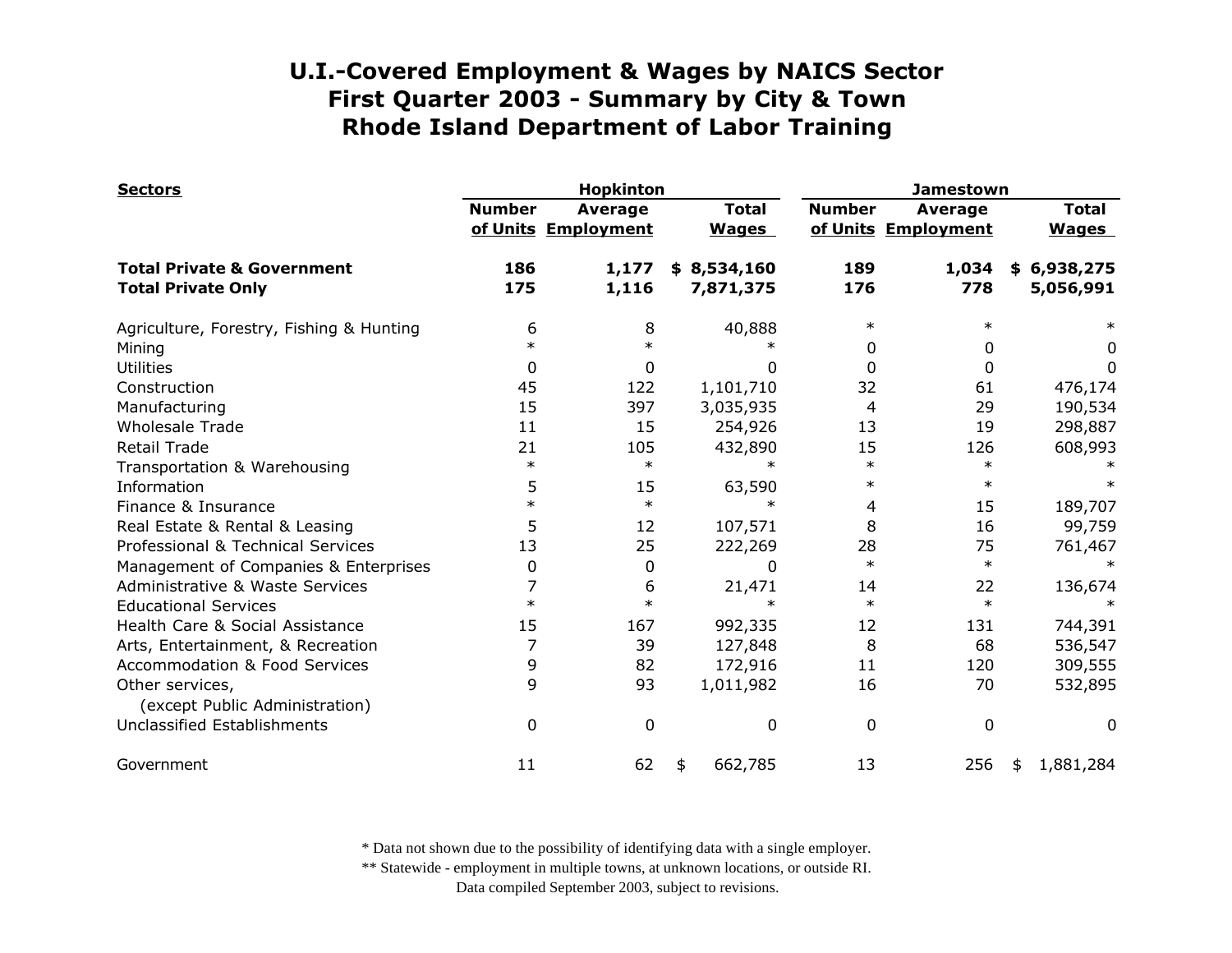| <b>Sectors</b>                                                     |                | <b>Johnston</b>                | <b>Lincoln</b>              |                              |               |                                       |    |                              |
|--------------------------------------------------------------------|----------------|--------------------------------|-----------------------------|------------------------------|---------------|---------------------------------------|----|------------------------------|
|                                                                    | <b>Number</b>  | Average<br>of Units Employment |                             | <b>Total</b><br><b>Wages</b> | <b>Number</b> | <b>Average</b><br>of Units Employment |    | <b>Total</b><br><b>Wages</b> |
| <b>Total Private &amp; Government</b><br><b>Total Private Only</b> | 1,029<br>1,018 | 11,032<br>9,993                | \$104,713,404<br>96,682,831 |                              | 701<br>682    | 13,110<br>11,835                      |    | \$121,453,046<br>108,995,090 |
| Agriculture, Forestry, Fishing & Hunting                           | 6              | 15                             |                             | 45,552                       | $\mathbf 0$   | 0                                     |    | 0                            |
| Mining                                                             | $\ast$         | $\ast$                         |                             |                              | $\ast$        | $\ast$                                |    |                              |
| <b>Utilities</b>                                                   | $\ast$         | $\ast$                         |                             | $\ast$                       | $\ast$        |                                       |    | $\ast$                       |
| Construction                                                       | 166            | 663                            |                             | 6,064,191                    | 90            | 502                                   |    | 5,005,149                    |
| Manufacturing                                                      | 111            | 1,693                          | 11,369,607                  |                              | 54            | 2,701                                 |    | 24,331,739                   |
| <b>Wholesale Trade</b>                                             | 65             | 483                            |                             | 4,953,042                    | 74            | 461                                   |    | 5,568,603                    |
| <b>Retail Trade</b>                                                | 135            | 1,432                          |                             | 8,657,148                    | 69            | 949                                   |    | 7,647,970                    |
| Transportation & Warehousing                                       | 34             | 176                            |                             | 1,218,955                    | 16            | 342                                   |    | 2,678,072                    |
| Information                                                        | 9              | 504                            | 12,102,901                  |                              | 13            | 329                                   |    | 3,917,066                    |
| Finance & Insurance                                                | 34             | 1,082                          | 26,674,001                  |                              | 49            | 3,006                                 |    | 34,813,873                   |
| Real Estate & Rental & Leasing                                     | 30             | 180                            |                             | 1,432,406                    | 20            | 40                                    |    | 303,003                      |
| Professional & Technical Services                                  | 57             | 254                            |                             | 2,356,208                    | 87            | 600                                   |    | 7,546,881                    |
| Management of Companies & Enterprises                              | $\ast$         | $\ast$                         |                             | $\ast$                       | 5             | 45                                    |    | 689,468                      |
| Administrative & Waste Services                                    | 100            | 882                            |                             | 5,796,077                    | 36            | 425                                   |    | 2,044,528                    |
| <b>Educational Services</b>                                        | 9              | 36                             |                             | 178,054                      | 8             | 56                                    |    | 247,068                      |
| Health Care & Social Assistance                                    | 83             | 1,278                          |                             | 9,953,431                    | 58            | 848                                   |    | 5,591,858                    |
| Arts, Entertainment, & Recreation                                  | $\overline{7}$ | 28                             |                             | 91,100                       | 23            | 891                                   |    | 5,395,886                    |
| <b>Accommodation &amp; Food Services</b>                           | 68             | 737                            |                             | 2,227,113                    | 32            | 379                                   |    | 931,820                      |
| Other services,<br>(except Public Administration)                  | 96             | 489                            |                             | 2,587,960                    | 46            | 189                                   |    | 1,090,674                    |
| <b>Unclassified Establishments</b>                                 | 1              | 4                              |                             | 36,030                       | $\mathbf{1}$  | 2                                     |    | 6,872                        |
| Government                                                         | 11             | 1,040                          | \$<br>8,030,573             |                              | 19            | 1,275                                 | \$ | 12,457,956                   |

\* Data not shown due to the possibility of identifying data with a single employer.

\*\* Statewide - employment in multiple towns, at unknown locations, or outside RI.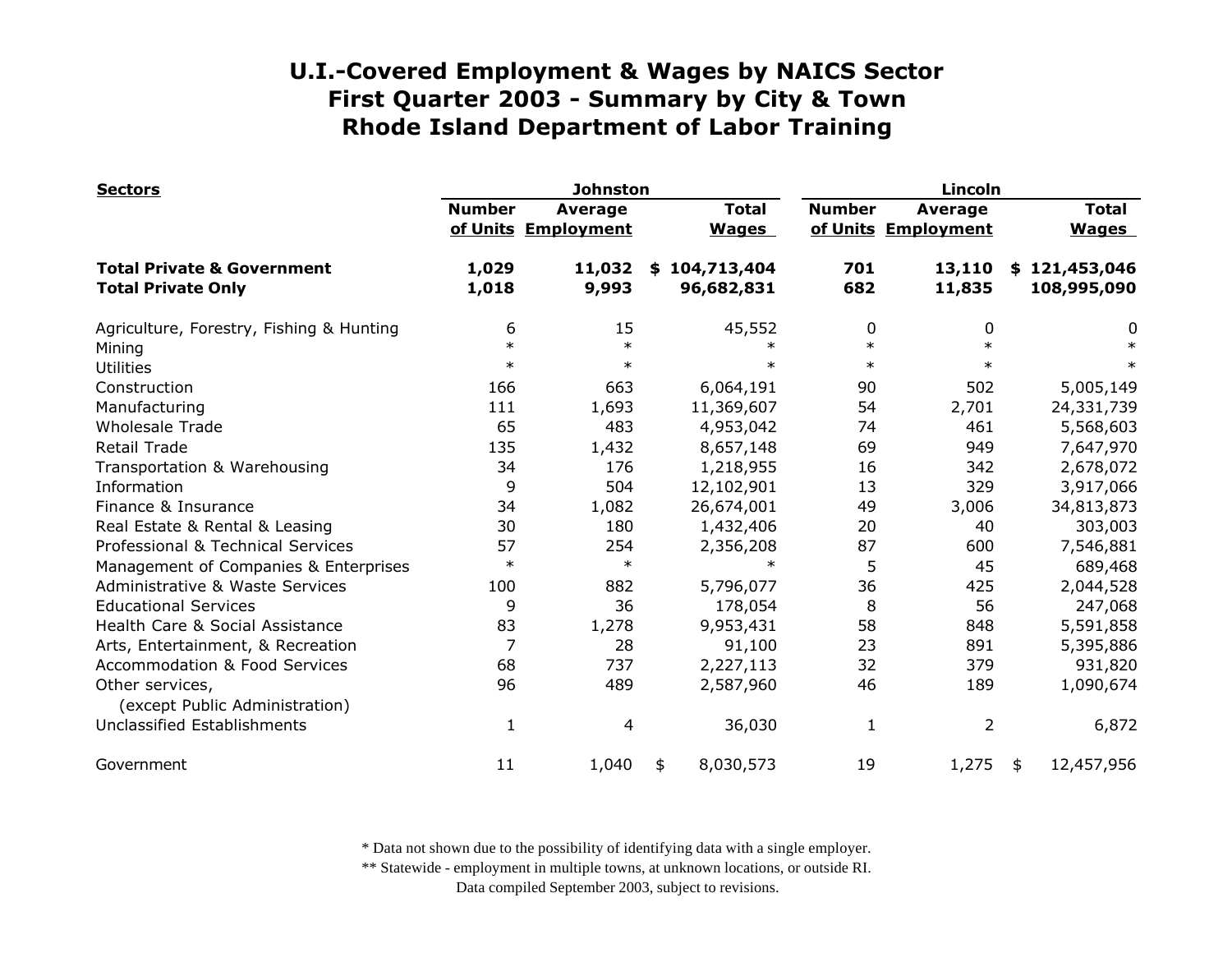| <b>Sectors</b>                                                     |                                                 | <b>Little Compton</b> |                              | <b>Middletown</b> |                                       |    |                              |
|--------------------------------------------------------------------|-------------------------------------------------|-----------------------|------------------------------|-------------------|---------------------------------------|----|------------------------------|
|                                                                    | <b>Number</b><br>Average<br>of Units Employment |                       | <b>Total</b><br><b>Wages</b> | <b>Number</b>     | <b>Average</b><br>of Units Employment |    | <b>Total</b><br><b>Wages</b> |
| <b>Total Private &amp; Government</b><br><b>Total Private Only</b> | 134<br>127                                      | 525<br>380            | \$3,184,478<br>2,127,242     | 666<br>655        | 10,044<br>9,352                       |    | \$90,882,339<br>82,680,943   |
| Agriculture, Forestry, Fishing & Hunting                           | 8                                               | 7                     | 28,968                       | 6                 | 30                                    |    | 313,303                      |
| Mining                                                             | $\ast$                                          | $\ast$                | $\ast$                       | $\ast$            | $\ast$                                |    |                              |
| <b>Utilities</b>                                                   | 0                                               | 0                     | 0                            | $\ast$            | $\ast$                                |    |                              |
| Construction                                                       | 34                                              | 116                   | 780,692                      | 66                | 343                                   |    | 3,184,469                    |
| Manufacturing                                                      | 5                                               | 36                    | 202,782                      | 25                | 552                                   |    | 6,726,245                    |
| <b>Wholesale Trade</b>                                             | 4                                               | 4                     | 26,388                       | 42                | 351                                   |    | 3,435,194                    |
| Retail Trade                                                       | 6                                               | 23                    | 93,476                       | 83                | 1,403                                 |    | 9,014,148                    |
| Transportation & Warehousing                                       | $\ast$                                          | $\ast$                | $\ast$                       | 8                 | 66                                    |    | 163,881                      |
| Information                                                        | $^\ast$                                         | $\ast$                | $\ast$                       | 15                | 290                                   |    | 7,013,502                    |
| Finance & Insurance                                                | ∗                                               | $\ast$                | $\ast$                       | 23                | 403                                   |    | 6,131,330                    |
| Real Estate & Rental & Leasing                                     | 4                                               | 9                     | 32,332                       | 23                | 95                                    |    | 629,565                      |
| Professional & Technical Services                                  | 9                                               | 11                    | 100,476                      | 83                | 1,563                                 |    | 22,489,449                   |
| Management of Companies & Enterprises                              | $\ast$                                          | $\ast$                | $\ast$                       | $\ast$            | $\ast$                                |    |                              |
| Administrative & Waste Services                                    | 16                                              | 7                     | 21,985                       | 27                | 253                                   |    | 1,764,422                    |
| <b>Educational Services</b>                                        | $\ast$                                          | $\ast$                | $\ast$                       | 10                | 379                                   |    | 3,283,879                    |
| Health Care & Social Assistance                                    | $\ast$                                          | $\ast$                | $\ast$                       | 71                | 1,445                                 |    | 8,186,167                    |
| Arts, Entertainment, & Recreation                                  | 6                                               | 25                    | 127,908                      | 16                | 130                                   |    | 569,653                      |
| Accommodation & Food Services                                      | 7                                               | 53                    | 144,612                      | 76                | 1,190                                 |    | 3,582,397                    |
| Other services,<br>(except Public Administration)                  | 15                                              | 37                    | 140,114                      | 75                | 637                                   |    | 2,910,093                    |
| Unclassified Establishments                                        | 0                                               | $\mathbf 0$           | 0                            | 1                 | 1                                     |    | 3,670                        |
| Government                                                         | 7                                               | 147                   | 1,057,236<br>\$              | 11                | 692                                   | \$ | 8,201,396                    |

\* Data not shown due to the possibility of identifying data with a single employer.

\*\* Statewide - employment in multiple towns, at unknown locations, or outside RI.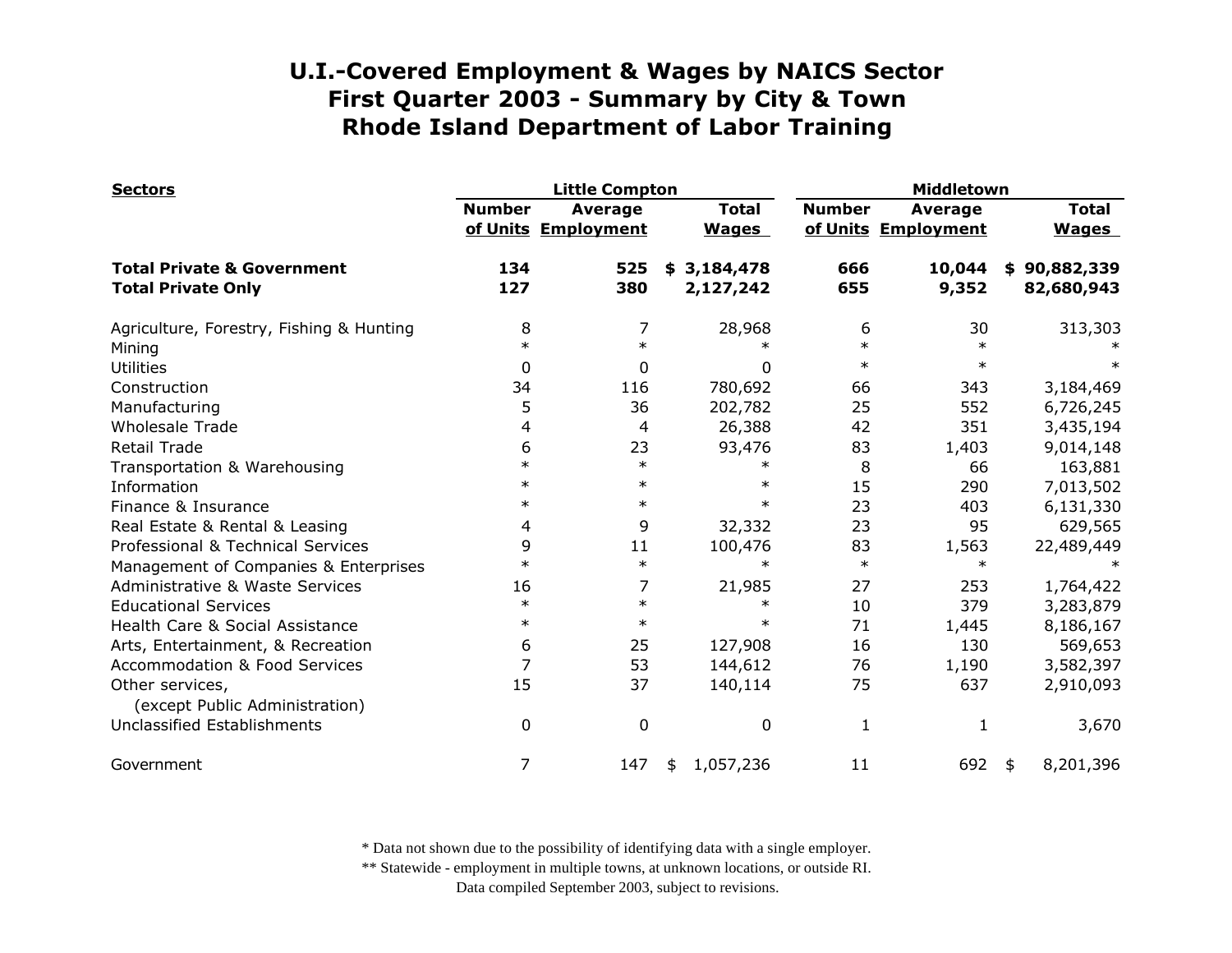| <b>Sectors</b>                                                     |               | <b>Narragansett</b>            | <b>Newport</b> |                              |                |                                       |               |                              |
|--------------------------------------------------------------------|---------------|--------------------------------|----------------|------------------------------|----------------|---------------------------------------|---------------|------------------------------|
|                                                                    | <b>Number</b> | Average<br>of Units Employment |                | <b>Total</b><br><b>Wages</b> | <b>Number</b>  | <b>Average</b><br>of Units Employment |               | <b>Total</b><br><b>Wages</b> |
| <b>Total Private &amp; Government</b><br><b>Total Private Only</b> | 476<br>458    | 3,689<br>2,770                 | \$25,675,955   | 16,208,420                   | 1,245<br>1,216 | 16,056<br>11,001                      |               | \$164,189,800<br>76,996,503  |
| Agriculture, Forestry, Fishing & Hunting                           | 5             | 16                             |                | 136,334                      | 6              | 40                                    |               | 543,675                      |
| Mining                                                             | $\ast$        | $\ast$                         |                |                              | $\ast$         |                                       |               |                              |
| <b>Utilities</b>                                                   | $\pmb{0}$     | 0                              |                | 0                            | $\ast$         | $\ast$                                |               | $\ast$                       |
| Construction                                                       | 39            | 104                            |                | 816,878                      | 87             | 425                                   |               | 3,448,437                    |
| Manufacturing                                                      | 21            | 134                            |                | 1,420,185                    | 39             | 301                                   |               | 2,263,579                    |
| <b>Wholesale Trade</b>                                             | 36            | 122                            |                | 1,040,149                    | 68             | 146                                   |               | 1,745,630                    |
| <b>Retail Trade</b>                                                | 58            | 631                            |                | 3,136,106                    | 222            | 1,465                                 |               | 7,568,595                    |
| Transportation & Warehousing                                       | 10            | 65                             |                | 403,095                      | 34             | 195                                   |               | 1,030,967                    |
| Information                                                        | 7             | 5                              |                | 82,761                       | 21             | 272                                   |               | 2,622,210                    |
| Finance & Insurance                                                | 15            | 48                             |                | 647,972                      | 34             | 188                                   |               | 2,038,927                    |
| Real Estate & Rental & Leasing                                     | 23            | 71                             |                | 446,987                      | 48             | 432                                   |               | 3,699,008                    |
| Professional & Technical Services                                  | 49            | 164                            |                | 1,724,988                    | 156            | 792                                   |               | 9,838,826                    |
| Management of Companies & Enterprises                              | $\pmb{0}$     | 0                              |                | $\Omega$                     | 5              | 28                                    |               | 370,585                      |
| Administrative & Waste Services                                    | 35            | 125                            |                | 846,986                      | 63             | 461                                   |               | 3,761,141                    |
| <b>Educational Services</b>                                        | $\ast$        | $\ast$                         |                | $\ast$                       | 13             | 560                                   |               | 4,535,880                    |
| Health Care & Social Assistance                                    | 38            | 283                            |                | 1,921,933                    | 85             | 1,910                                 |               | 14,812,123                   |
| Arts, Entertainment, & Recreation                                  | 11            | 68                             |                | 309,217                      | 49             | 714                                   |               | 4,420,305                    |
| <b>Accommodation &amp; Food Services</b>                           | 69            | 692                            |                | 1,922,439                    | 168            | 2,603                                 |               | 11,613,040                   |
| Other services,<br>(except Public Administration)                  | 39            | 174                            |                | 856,704                      | 114            | 437                                   |               | 2,483,834                    |
| <b>Unclassified Establishments</b>                                 | 0             | 0                              |                | 0                            | 3              | 11                                    |               | 25,084                       |
| Government                                                         | 18            | 919                            | \$             | 9,467,535                    | 29             | 5,055                                 | $\frac{1}{2}$ | 87,193,297                   |

\* Data not shown due to the possibility of identifying data with a single employer.

\*\* Statewide - employment in multiple towns, at unknown locations, or outside RI.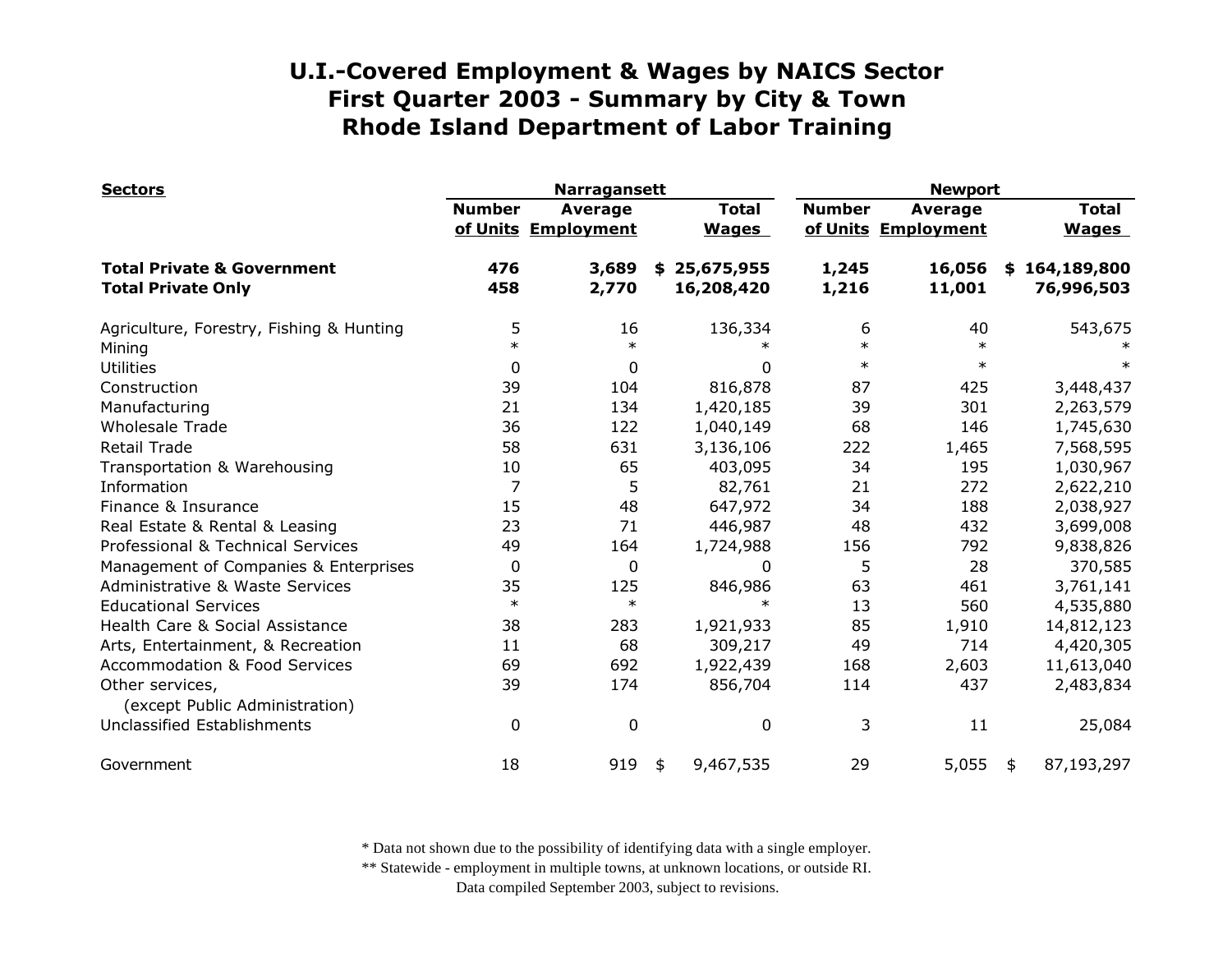| <b>Sectors</b>                                    |               | <b>New Shoreham</b>                   |                              | <b>North Kingstown</b> |                                       |    |                              |  |
|---------------------------------------------------|---------------|---------------------------------------|------------------------------|------------------------|---------------------------------------|----|------------------------------|--|
|                                                   | <b>Number</b> | <b>Average</b><br>of Units Employment | <b>Total</b><br><b>Wages</b> | <b>Number</b>          | <b>Average</b><br>of Units Employment |    | <b>Total</b><br><b>Wages</b> |  |
| <b>Total Private &amp; Government</b>             | 198           | 434                                   | \$3,079,064                  | 906                    | 12,651                                |    | \$112,248,826                |  |
| <b>Total Private Only</b>                         | 183           | 332                                   | 2,285,888                    | 886                    | 11,151                                |    | 97,674,522                   |  |
| Agriculture, Forestry, Fishing & Hunting          | $\ast$        | $\ast$                                | $\ast$                       | 8                      | 12                                    |    | 116,342                      |  |
| Mining                                            | 0             | 0                                     | 0                            | $\ast$                 | $\ast$                                |    |                              |  |
| <b>Utilities</b>                                  | $\ast$        | $\ast$                                | $\ast$                       | $\ast$                 |                                       |    |                              |  |
| Construction                                      | 24            | 74                                    | 755,351                      | 95                     | 288                                   |    | 2,939,662                    |  |
| Manufacturing                                     | $\ast$        | $\ast$                                |                              | 68                     | 4,128                                 |    | 46,497,576                   |  |
| <b>Wholesale Trade</b>                            | $\ast$        | $\ast$                                | $\ast$                       | 110                    | 331                                   |    | 4,645,679                    |  |
| Retail Trade                                      | 42            | 47                                    | 305,658                      | 109                    | 2,151                                 |    | 13,486,443                   |  |
| Transportation & Warehousing                      | $\ast$        | $\ast$                                | $\ast$                       | 21                     | 284                                   |    | 1,949,977                    |  |
| Information                                       | 5             | 15                                    | 105,672                      | 20                     | 139                                   |    | 1,428,412                    |  |
| Finance & Insurance                               | $\ast$        | $\ast$                                |                              | 41                     | 268                                   |    | 3,823,830                    |  |
| Real Estate & Rental & Leasing                    | 12            | 17                                    | 116,221                      | 25                     | 71                                    |    | 372,400                      |  |
| Professional & Technical Services                 | 6             | 4                                     | 32,256                       | 107                    | 285                                   |    | 3,263,924                    |  |
| Management of Companies & Enterprises             | $\ast$        | $\ast$                                | $\ast$                       | 4                      | 368                                   |    | 3,094,435                    |  |
| <b>Administrative &amp; Waste Services</b>        | 12            | 20                                    | 95,122                       | 51                     | 201                                   |    | 1,276,071                    |  |
| <b>Educational Services</b>                       | $\ast$        | $\ast$                                | $\ast$                       | 14                     | 115                                   |    | 657,216                      |  |
| Health Care & Social Assistance                   | $\ast$        | $\ast$                                | $\ast$                       | 60                     | 962                                   |    | 6,321,899                    |  |
| Arts, Entertainment, & Recreation                 | 9             | 6                                     | 27,282                       | 22                     | 129                                   |    | 790,213                      |  |
| <b>Accommodation &amp; Food Services</b>          | 48            | 99                                    | 368,493                      | 61                     | 993                                   |    | 2,517,081                    |  |
| Other services,<br>(except Public Administration) | 9             | 12                                    | 45,574                       | 69                     | 262                                   |    | 1,718,106                    |  |
| <b>Unclassified Establishments</b>                | $\Omega$      | 0                                     | 0                            | 0                      | 0                                     |    | 0                            |  |
| Government                                        | 15            | 101                                   | 793,176<br>\$                | 20                     | 1,500                                 | \$ | 14,574,304                   |  |

\* Data not shown due to the possibility of identifying data with a single employer.

\*\* Statewide - employment in multiple towns, at unknown locations, or outside RI.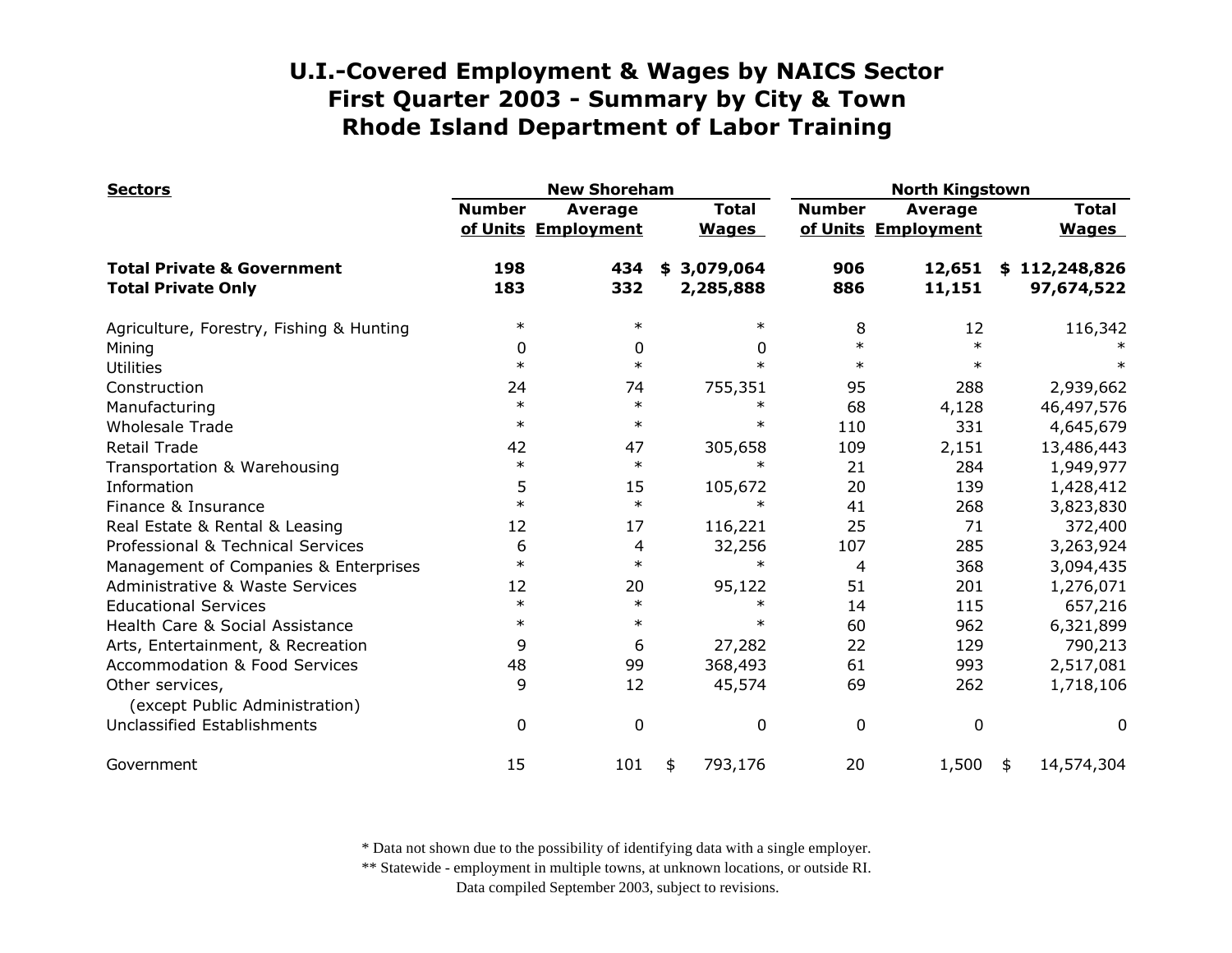| <b>Sectors</b>                                                     |               | <b>North Providence</b>               |                              | <b>North Smithfield</b> |                                       |                                |  |
|--------------------------------------------------------------------|---------------|---------------------------------------|------------------------------|-------------------------|---------------------------------------|--------------------------------|--|
|                                                                    | <b>Number</b> | <b>Average</b><br>of Units Employment | <b>Total</b><br><b>Wages</b> | <b>Number</b>           | <b>Average</b><br>of Units Employment | <b>Total</b><br><b>Wages</b>   |  |
| <b>Total Private &amp; Government</b><br><b>Total Private Only</b> | 717<br>704    | 8,549<br>7,608                        | \$60,848,616<br>50,733,448   | 352<br>340              | 4,174<br>3,735                        | 29,262,432<br>\$<br>26,034,516 |  |
| Agriculture, Forestry, Fishing & Hunting                           | 0             | 0                                     | 0                            | $\ast$                  | $\ast$                                |                                |  |
| Mining                                                             | 0             | 0                                     | 0                            | $\ast$                  | $\ast$                                | $\ast$                         |  |
| <b>Utilities</b>                                                   | $\mathbf 0$   | 0                                     | $\Omega$                     | $\Omega$                | 0                                     | 0                              |  |
| Construction                                                       | 68            | 263                                   | 2,427,786                    | 53                      | 302                                   | 2,647,552                      |  |
| Manufacturing                                                      | 64            | 615                                   | 4,271,643                    | 28                      | 630                                   | 5,245,945                      |  |
| <b>Wholesale Trade</b>                                             | 41            | 125                                   | 1,389,401                    | 34                      | 172                                   | 2,008,597                      |  |
| <b>Retail Trade</b>                                                | 98            | 1,169                                 | 6,666,024                    | 39                      | 610                                   | 3,838,433                      |  |
| Transportation & Warehousing                                       | 18            | 159                                   | 842,987                      | 10                      | 148                                   | 922,978                        |  |
| Information                                                        | 8             | 29                                    | 305,105                      | 8                       | 24                                    | 143,063                        |  |
| Finance & Insurance                                                | 34            | 354                                   | 3,763,074                    | 13                      | 95                                    | 1,006,573                      |  |
| Real Estate & Rental & Leasing                                     | 18            | 83                                    | 452,359                      | 11                      | 24                                    | 129,219                        |  |
| Professional & Technical Services                                  | 63            | 265                                   | 2,432,973                    | 35                      | 232                                   | 2,106,902                      |  |
| Management of Companies & Enterprises                              | $\ast$        | $\ast$                                | $\ast$                       | $\Omega$                | 0                                     | O                              |  |
| Administrative & Waste Services                                    | 48            | 505                                   | 2,077,370                    | 11                      | 36                                    | 154,294                        |  |
| <b>Educational Services</b>                                        | 9             | 21                                    | 50,958                       | $\ast$                  | $\ast$                                |                                |  |
| Health Care & Social Assistance                                    | 80            | 2,745                                 | 21,623,888                   | 36                      | 885                                   | 5,778,546                      |  |
| Arts, Entertainment, & Recreation                                  | 6             | 102                                   | 239,295                      | 5                       | 24                                    | 107,063                        |  |
| <b>Accommodation &amp; Food Services</b>                           | 68            | 817                                   | 2,435,015                    | 20                      | 405                                   | 1,098,051                      |  |
| Other services,<br>(except Public Administration)                  | 80            | 337                                   | 1,644,998                    | 30                      | 99                                    | 402,686                        |  |
| Unclassified Establishments                                        | $\ast$        | $\ast$                                | $\ast$                       | $\mathbf 0$             | 0                                     | 0                              |  |
| Government                                                         | 13            | 941                                   | 10,115,168<br>\$             | 12                      | 439                                   | 3,227,916<br>\$                |  |

\* Data not shown due to the possibility of identifying data with a single employer.

\*\* Statewide - employment in multiple towns, at unknown locations, or outside RI.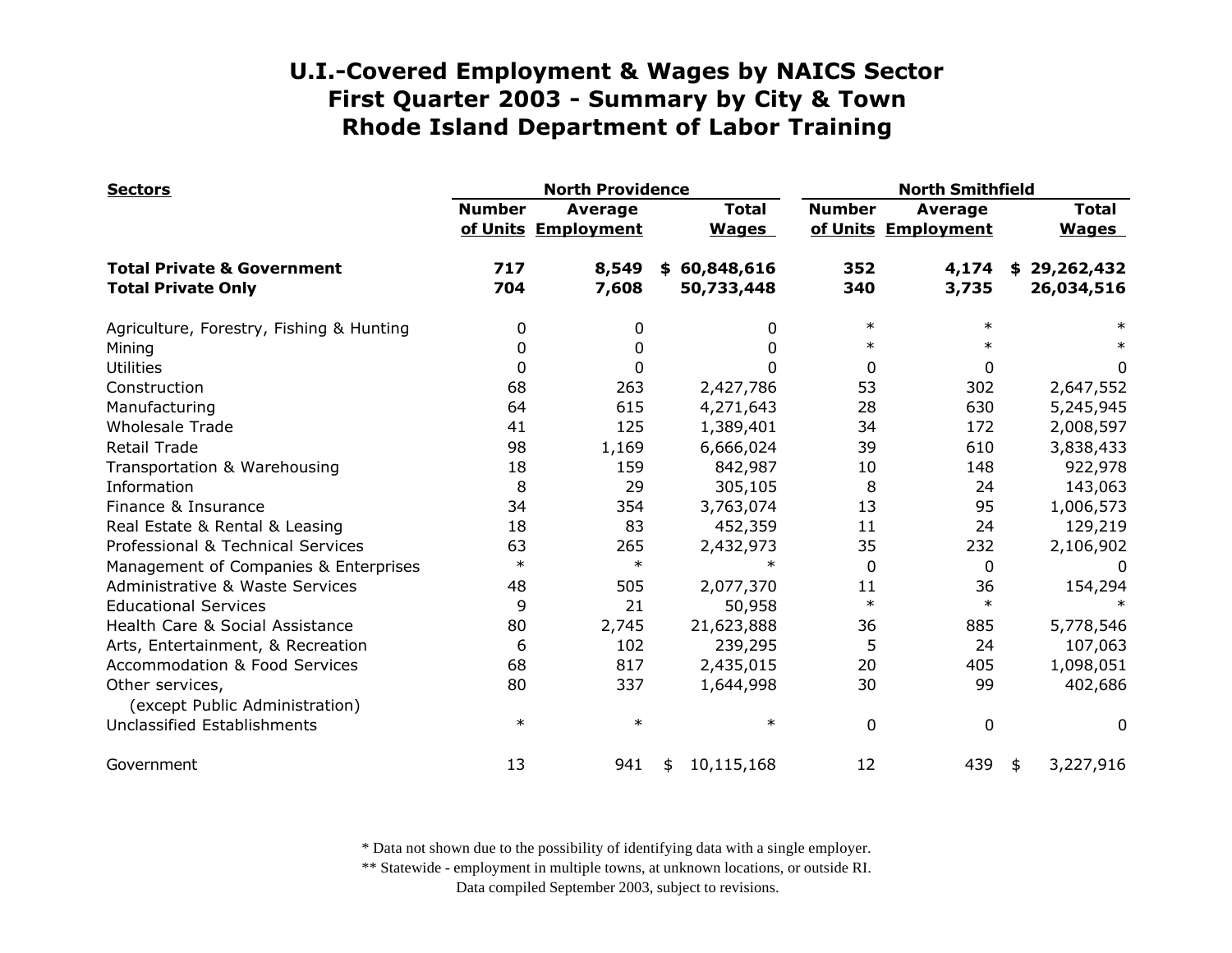| <b>Sectors</b>                                                     |                | <b>Pawtucket</b>                      |                              | Portsmouth    |                                |                              |  |
|--------------------------------------------------------------------|----------------|---------------------------------------|------------------------------|---------------|--------------------------------|------------------------------|--|
|                                                                    | <b>Number</b>  | <b>Average</b><br>of Units Employment | <b>Total</b><br><b>Wages</b> | <b>Number</b> | Average<br>of Units Employment | <b>Total</b><br><b>Wages</b> |  |
| <b>Total Private &amp; Government</b><br><b>Total Private Only</b> | 1,541<br>1,517 | 28,036<br>25,620                      | \$256,482,369<br>223,056,430 | 479<br>466    | 5,414<br>4,822                 | \$60,929,631<br>55,363,167   |  |
| Agriculture, Forestry, Fishing & Hunting                           | 0              | 0                                     | 0                            | 15            | 44                             | 226,922                      |  |
| Mining                                                             | 0              | $\mathbf{0}$                          | 0                            | 0             | 0                              | 0                            |  |
| <b>Utilities</b>                                                   | $\ast$         | $\ast$                                | $\ast$                       | $\ast$        | $\ast$                         | $\ast$                       |  |
| Construction                                                       | 149            | 991                                   | 10,590,045                   | 81            | 442                            | 4,180,843                    |  |
| Manufacturing                                                      | 197            | 7,215                                 | 57,173,112                   | 31            | 2,106                          | 36,369,702                   |  |
| <b>Wholesale Trade</b>                                             | 93             | 647                                   | 6,652,418                    | 28            | 71                             | 966,058                      |  |
| <b>Retail Trade</b>                                                | 204            | 2,260                                 | 13,342,880                   | 58            | 458                            | 2,571,116                    |  |
| Transportation & Warehousing                                       | 41             | 459                                   | 4,153,647                    | 8             | 63                             | 207,820                      |  |
| Information                                                        | 21             | 1,069                                 | 11,144,933                   | 11            | 64                             | 910,438                      |  |
| Finance & Insurance                                                | 51             | 1,129                                 | 9,611,525                    | 19            | 88                             | 1,098,167                    |  |
| Real Estate & Rental & Leasing                                     | 48             | 343                                   | 3,340,700                    | 14            | 59                             | 272,730                      |  |
| Professional & Technical Services                                  | 117            | 471                                   | 4,162,053                    | 53            | 153                            | 1,331,005                    |  |
| Management of Companies & Enterprises                              | 7              | 1,232                                 | 41,199,298                   | $\ast$        | $\ast$                         |                              |  |
| Administrative & Waste Services                                    | 90             | 1,695                                 | 6,399,211                    | 23            | 51                             | 332,337                      |  |
| <b>Educational Services</b>                                        | 22             | 311                                   | 1,764,689                    | 8             | 207                            | 1,644,003                    |  |
| Health Care & Social Assistance                                    | 169            | 4,993                                 | 42,052,377                   | 30            | 405                            | 2,368,123                    |  |
| Arts, Entertainment, & Recreation                                  | 12             | 162                                   | 761,802                      | 11            | 80                             | 515,978                      |  |
| <b>Accommodation &amp; Food Services</b>                           | 129            | 1,361                                 | 3,895,555                    | 32            | 354                            | 1,355,040                    |  |
| Other services,<br>(except Public Administration)                  | 163            | 1,249                                 | 6,594,307                    | 42            | 172                            | 992,377                      |  |
| Unclassified Establishments                                        | $\ast$         | $\ast$                                | $\ast$                       | $\Omega$      | $\mathbf 0$                    | 0                            |  |
| Government                                                         | 24             | 2,417                                 | 33,425,939<br>\$             | 13            | 591                            | 5,566,464<br>\$              |  |

\* Data not shown due to the possibility of identifying data with a single employer.

\*\* Statewide - employment in multiple towns, at unknown locations, or outside RI.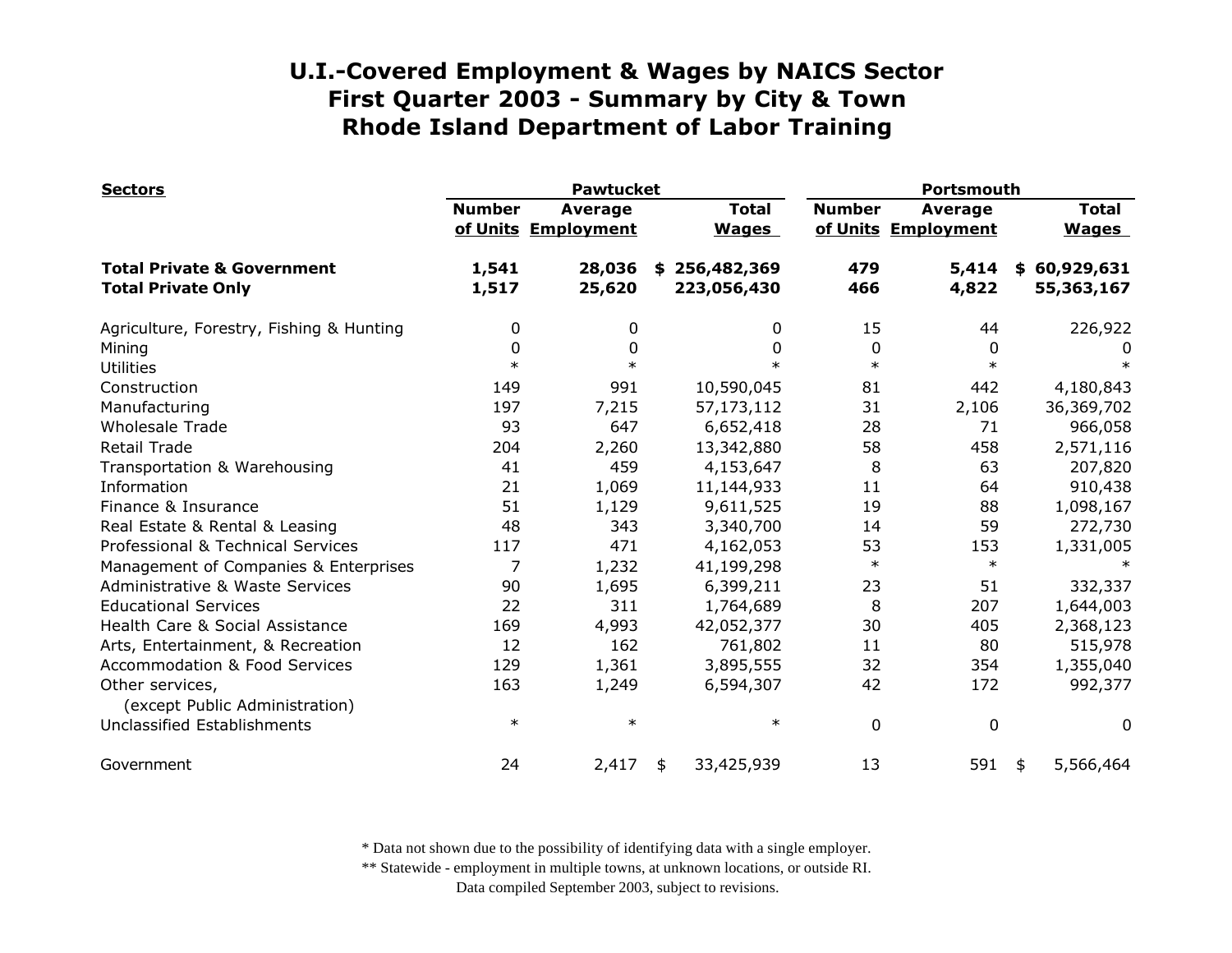| <b>Sectors</b>                                                     | <b>Providence</b>                                      |                   |    |                                  | <b>Richmond</b> |                                       |    |                              |  |
|--------------------------------------------------------------------|--------------------------------------------------------|-------------------|----|----------------------------------|-----------------|---------------------------------------|----|------------------------------|--|
|                                                                    | <b>Number</b><br><b>Average</b><br>of Units Employment |                   |    | <b>Total</b><br><b>Wages</b>     | <b>Number</b>   | <b>Average</b><br>of Units Employment |    | <b>Total</b><br><b>Wages</b> |  |
| <b>Total Private &amp; Government</b><br><b>Total Private Only</b> | 5,588<br>5,476                                         | 114,742<br>95,639 |    | \$1,280,872,901<br>1,043,118,435 | 124<br>115      | 1,857<br>1,190                        |    | \$13,569,245<br>7,657,826    |  |
| Agriculture, Forestry, Fishing & Hunting                           | ∗                                                      | $\ast$            |    | $\ast$                           | $\ast$          | $\ast$                                |    |                              |  |
| Mining                                                             | O                                                      | 0                 |    | <sup>0</sup>                     | $\ast$          |                                       |    |                              |  |
| <b>Utilities</b>                                                   | 5                                                      | 654               |    | 11,389,020                       | 0               | 0                                     |    | 0                            |  |
| Construction                                                       | 288                                                    | 2,732             |    | 33,754,877                       | 17              | 46                                    |    | 325,270                      |  |
| Manufacturing                                                      | 454                                                    | 8,101             |    | 60,423,259                       | 7               | 220                                   |    | 1,953,744                    |  |
| <b>Wholesale Trade</b>                                             | 293                                                    | 2,645             |    | 32,135,229                       | 6               | 25                                    |    | 477,706                      |  |
| <b>Retail Trade</b>                                                | 676                                                    | 7,196             |    | 39,227,510                       | 20              | 361                                   |    | 1,844,234                    |  |
| Transportation & Warehousing                                       | 68                                                     | 802               |    | 6,592,341                        | $\ast$          | $\ast$                                |    |                              |  |
| Information                                                        | 130                                                    | 4,023             |    | 60,754,805                       | $\ast$          | $\ast$                                |    |                              |  |
| Finance & Insurance                                                | 308                                                    | 6,789             |    | 131,372,061                      | 5               | 51                                    |    | 689,010                      |  |
| Real Estate & Rental & Leasing                                     | 194                                                    | 1,471             |    | 14,378,525                       | $\ast$          | $\ast$                                |    |                              |  |
| Professional & Technical Services                                  | 885                                                    | 5,977             |    | 78,776,820                       | 6               | 19                                    |    | 95,587                       |  |
| Management of Companies & Enterprises                              | 33                                                     | 1,814             |    | 131,366,960                      | $\Omega$        | $\mathbf{0}$                          |    | 0                            |  |
| Administrative & Waste Services                                    | 331                                                    | 7,258             |    | 41,098,165                       |                 | 22                                    |    | 130,884                      |  |
| <b>Educational Services</b>                                        | 84                                                     | 9,802             |    | 100,100,470                      | 0               | $\mathbf{0}$                          |    | 0                            |  |
| Health Care & Social Assistance                                    | 552                                                    | 23,043            |    | 234,329,499                      | 6               | 74                                    |    | 506,219                      |  |
| Arts, Entertainment, & Recreation                                  | 57                                                     | 986               |    | 6,204,652                        | 6               | 65                                    |    | 191,781                      |  |
| <b>Accommodation &amp; Food Services</b>                           | 476                                                    | 7,990             |    | 31,973,543                       | 16              | 210                                   |    | 581,195                      |  |
| Other services,<br>(except Public Administration)                  | 638                                                    | 4,348             |    | 29,173,056                       | 10              | 31                                    |    | 195,698                      |  |
| Unclassified Establishments                                        | $\ast$                                                 | $\ast$            |    | $\ast$                           | 0               | 0                                     |    | 0                            |  |
| Government                                                         | 112                                                    | 19,104            | \$ | 237,754,466                      | 9               | 666                                   | \$ | 5,911,419                    |  |

\* Data not shown due to the possibility of identifying data with a single employer.

\*\* Statewide - employment in multiple towns, at unknown locations, or outside RI.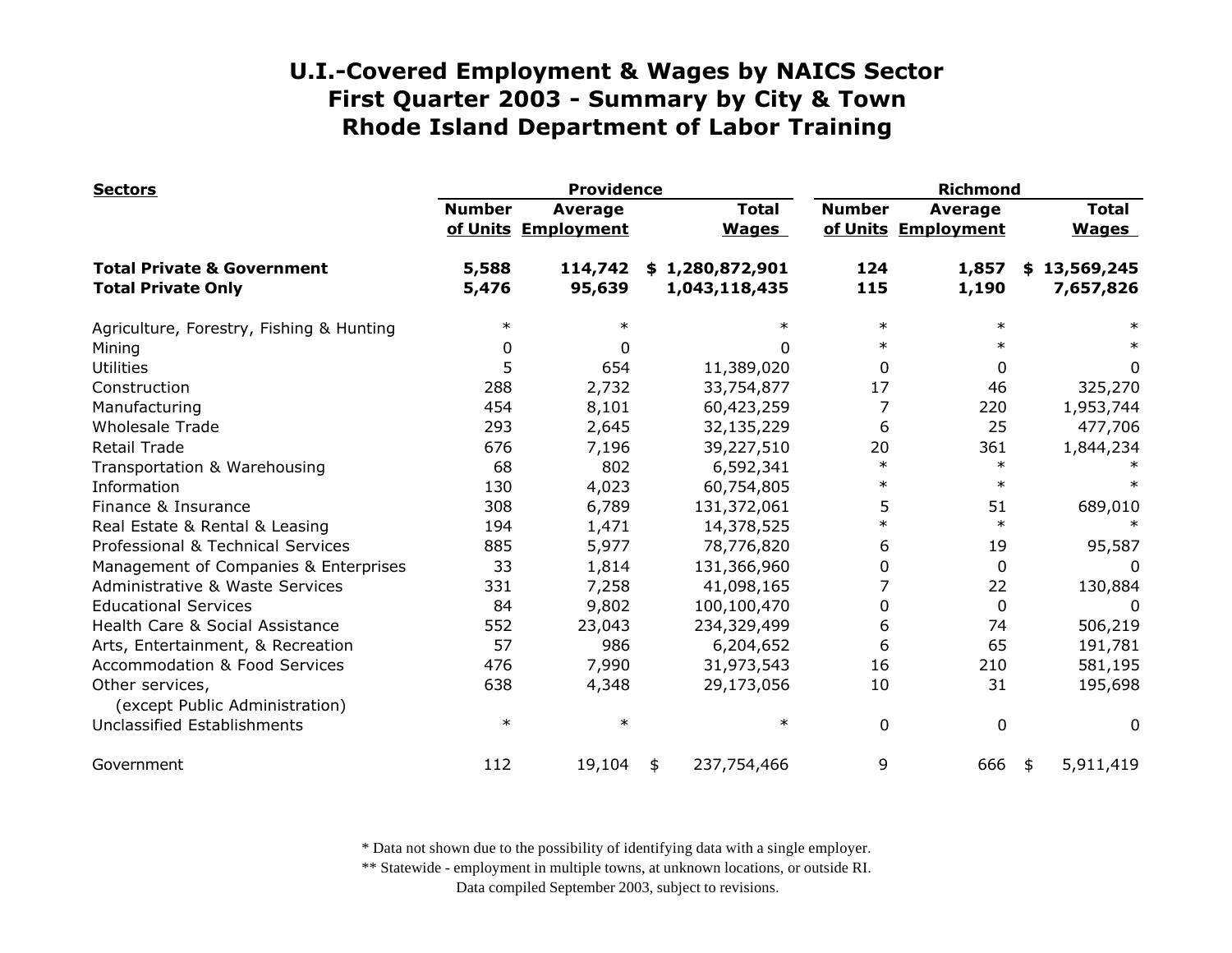| <b>Sectors</b>                                                     |               | <b>Scituate</b>                       | <b>Smithfield</b>            |               |                                       |    |                              |
|--------------------------------------------------------------------|---------------|---------------------------------------|------------------------------|---------------|---------------------------------------|----|------------------------------|
|                                                                    | <b>Number</b> | <b>Average</b><br>of Units Employment | <b>Total</b><br><b>Wages</b> | <b>Number</b> | <b>Average</b><br>of Units Employment |    | <b>Total</b><br><b>Wages</b> |
| <b>Total Private &amp; Government</b><br><b>Total Private Only</b> | 251<br>241    | 1,676<br>1,013                        | \$14,653,796<br>6,315,384    | 745<br>729    | 11,357<br>10,733                      |    | \$101,421,522<br>95,430,157  |
| Agriculture, Forestry, Fishing & Hunting                           | 8             | 8                                     | 26,531                       | 4             | 2                                     |    | 7,200                        |
| Mining                                                             | 0             | 0                                     |                              | $\ast$        |                                       |    |                              |
| Utilities                                                          | 0             | 0                                     | 0                            | 0             |                                       |    | 0                            |
| Construction                                                       | 50            | 102                                   | 990,023                      | 119           | 772                                   |    | 8,002,851                    |
| Manufacturing                                                      | 14            | 91                                    | 670,205                      | 83            | 1,318                                 |    | 12,187,693                   |
| <b>Wholesale Trade</b>                                             | 18            | 32                                    | 361,665                      | 67            | 726                                   |    | 8,803,829                    |
| Retail Trade                                                       | 20            | 181                                   | 947,297                      | 105           | 2,104                                 |    | 11,365,401                   |
| Transportation & Warehousing                                       | 16            | 52                                    | 313,709                      | 15            | 131                                   |    | 1,113,214                    |
| Information                                                        | 7             | 34                                    | 125,946                      | 12            | 133                                   |    | 1,068,519                    |
| Finance & Insurance                                                | 7             | 20                                    | 176,741                      | 32            | 1,682                                 |    | 28,085,011                   |
| Real Estate & Rental & Leasing                                     | 6             | 10                                    | 64,871                       | 14            | 86                                    |    | 854,208                      |
| Professional & Technical Services                                  | 24            | 59                                    | 529,165                      | 61            | 234                                   |    | 2,545,798                    |
| Management of Companies & Enterprises                              | 0             | 0                                     | 0                            | $\ast$        | $\ast$                                |    |                              |
| Administrative & Waste Services                                    | 23            | 121                                   | 525,199                      | 39            | 198                                   |    | 1,635,783                    |
| <b>Educational Services</b>                                        | $\ast$        | $\ast$                                | $\ast$                       | 7             | 710                                   |    | 7,920,403                    |
| Health Care & Social Assistance                                    | 17            | 190                                   | 1,059,857                    | 44            | 1,167                                 |    | 6,841,788                    |
| Arts, Entertainment, & Recreation                                  | 0             | $\mathbf{0}$                          | 0                            | 7             | 53                                    |    | 198,278                      |
| <b>Accommodation &amp; Food Services</b>                           | 8             | 48                                    | 138,164                      | 62            | 1,172                                 |    | 3,639,021                    |
| Other services,<br>(except Public Administration)                  | 21            | 53                                    | 328,985                      | 55            | 234                                   |    | 1,073,374                    |
| Unclassified Establishments                                        | $\ast$        | $\ast$                                | $\ast$                       | 1             | $\mathbf{0}$                          |    | 0                            |
| Government                                                         | 10            | 663                                   | 8,338,412<br>\$              | 16            | 623                                   | \$ | 5,991,365                    |

\* Data not shown due to the possibility of identifying data with a single employer.

\*\* Statewide - employment in multiple towns, at unknown locations, or outside RI.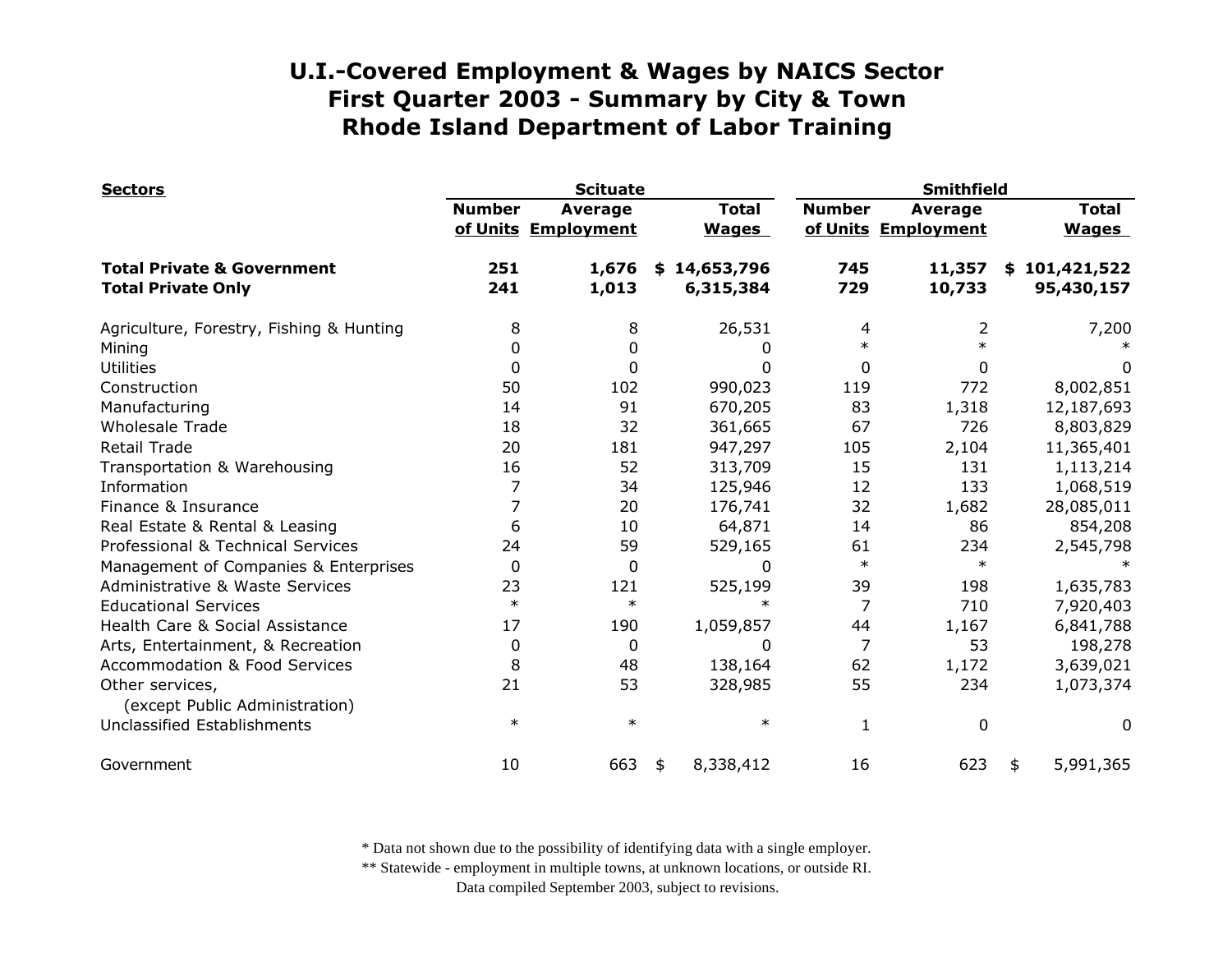| <b>Sectors</b>                                                     | <b>South Kingstown</b> |                                |                              |            | <b>Tiverton</b> |                                       |                              |                            |
|--------------------------------------------------------------------|------------------------|--------------------------------|------------------------------|------------|-----------------|---------------------------------------|------------------------------|----------------------------|
|                                                                    | <b>Number</b>          | Average<br>of Units Employment | <b>Total</b><br><b>Wages</b> |            | <b>Number</b>   | <b>Average</b><br>of Units Employment | <b>Total</b><br><u>Wages</u> |                            |
| <b>Total Private &amp; Government</b><br><b>Total Private Only</b> | 922<br>904             | 11,759<br>8,081                | \$101,311,359<br>64,415,648  |            | 384<br>369      | 2,464<br>1,989                        |                              | \$16,632,916<br>12,962,391 |
| Agriculture, Forestry, Fishing & Hunting                           | 23                     | 40                             |                              | 299,729    | 13              | 40                                    |                              | 102,367                    |
| Mining                                                             | $\ast$                 | $\ast$                         |                              |            | $\ast$          | $\ast$                                |                              |                            |
| <b>Utilities</b>                                                   | $\ast$                 | $\ast$                         |                              | $\ast$     | $\ast$          | $\ast$                                |                              | $\ast$                     |
| Construction                                                       | 105                    | 342                            |                              | 2,769,615  | 45              | 141                                   |                              | 1,050,008                  |
| Manufacturing                                                      | 27                     | 816                            |                              | 9,461,415  | 15              | 63                                    |                              | 399,030                    |
| <b>Wholesale Trade</b>                                             | 72                     | 618                            |                              | 10,042,660 | 26              | 105                                   |                              | 954,879                    |
| <b>Retail Trade</b>                                                | 112                    | 1,301                          |                              | 7,753,277  | 63              | 621                                   |                              | 4,440,930                  |
| Transportation & Warehousing                                       | 11                     | 87                             |                              | 388,645    | 12              | 66                                    |                              | 381,018                    |
| Information                                                        | 18                     | 170                            |                              | 1,846,504  | 4               | $\overline{2}$                        |                              | 33,720                     |
| Finance & Insurance                                                | 32                     | 235                            |                              | 2,879,511  | 14              | 45                                    |                              | 394,642                    |
| Real Estate & Rental & Leasing                                     | 28                     | 65                             |                              | 506,252    | 9               | 20                                    |                              | 110,637                    |
| Professional & Technical Services                                  | 88                     | 365                            |                              | 3,741,253  | 39              | 143                                   |                              | 1,473,689                  |
| Management of Companies & Enterprises                              | $\ast$                 | $\ast$                         |                              | $\ast$     | $\ast$          | $\ast$                                |                              |                            |
| Administrative & Waste Services                                    | 57                     | 169                            |                              | 1,268,076  | 30              | 54                                    |                              | 305,338                    |
| <b>Educational Services</b>                                        | 16                     | 98                             |                              | 547,280    | $\ast$          | $\ast$                                |                              |                            |
| Health Care & Social Assistance                                    | 92                     | 1,941                          |                              | 15,821,120 | 25              | 350                                   |                              | 2,002,035                  |
| Arts, Entertainment, & Recreation                                  | 28                     | 143                            |                              | 832,087    | 4               | 9                                     |                              | 53,535                     |
| <b>Accommodation &amp; Food Services</b>                           | 92                     | 940                            |                              | 2,722,464  | 23              | 169                                   |                              | 445,124                    |
| Other services,<br>(except Public Administration)                  | 99                     | 737                            |                              | 3,286,918  | 42              | 135                                   |                              | 558,186                    |
| Unclassified Establishments                                        | 0                      | $\mathbf 0$                    |                              | $\Omega$   | $\mathbf{0}$    | $\mathbf 0$                           |                              | 0                          |
| Government                                                         | 18                     | 3,679                          | \$                           | 36,895,711 | 15              | 478                                   | \$                           | 3,670,525                  |

\* Data not shown due to the possibility of identifying data with a single employer.

\*\* Statewide - employment in multiple towns, at unknown locations, or outside RI.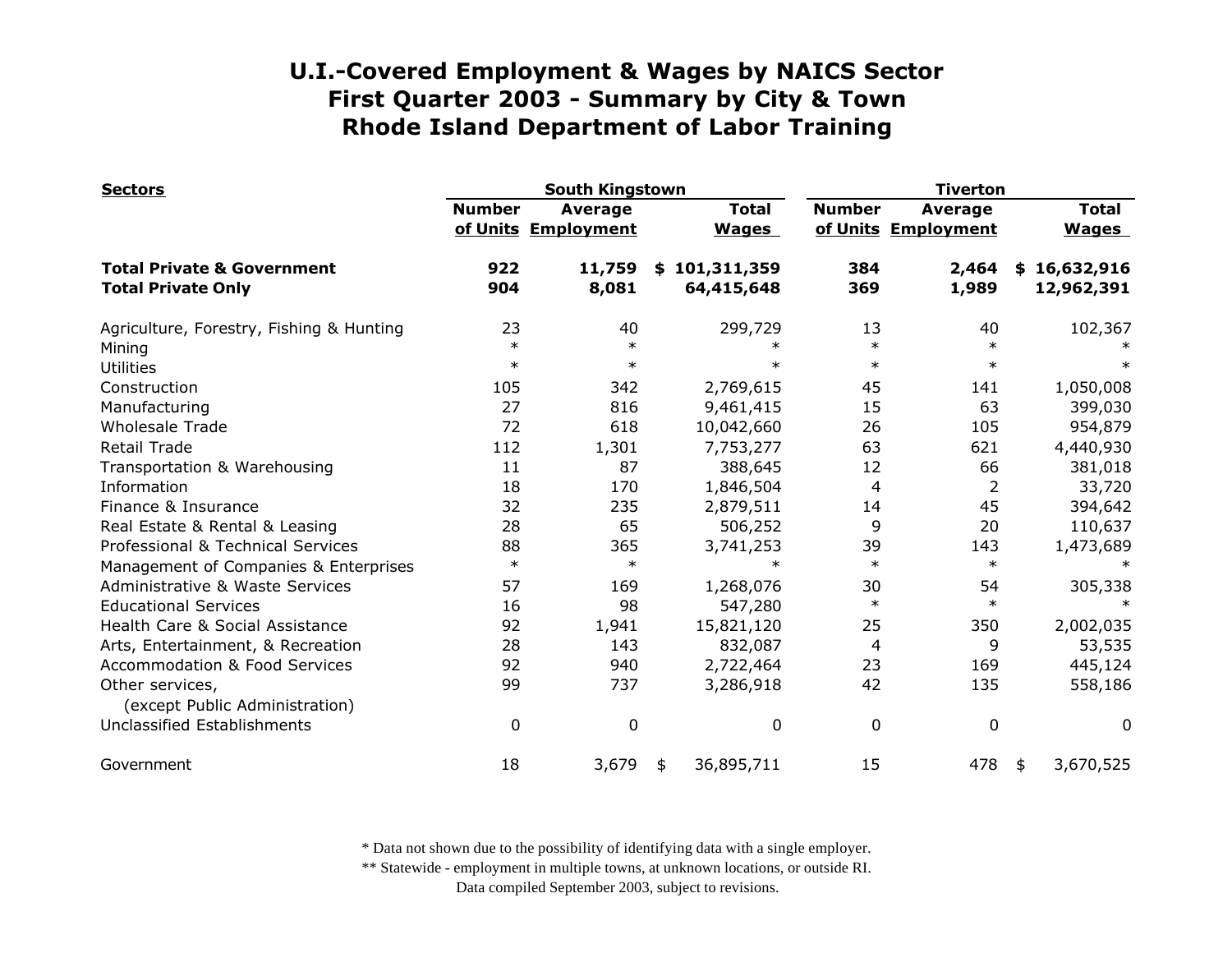| <b>Sectors</b>                                                     |                | Warren                                |                              | <b>Warwick</b> |                                       |                              |  |
|--------------------------------------------------------------------|----------------|---------------------------------------|------------------------------|----------------|---------------------------------------|------------------------------|--|
|                                                                    | <b>Number</b>  | <b>Average</b><br>of Units Employment | <b>Total</b><br><b>Wages</b> | <b>Number</b>  | <b>Average</b><br>of Units Employment | <b>Total</b><br><b>Wages</b> |  |
| <b>Total Private &amp; Government</b><br><b>Total Private Only</b> | 363<br>354     | 3,884<br>3,756                        | \$27,262,922<br>25,973,262   | 3,183<br>3,147 | 50,407<br>45,601                      | \$407,787,494<br>354,744,820 |  |
| Agriculture, Forestry, Fishing & Hunting                           | $\ast$         | $\ast$                                | $\ast$                       | $\ast$         | $\ast$                                | ∗                            |  |
| Mining                                                             | 0              | 0                                     | 0                            | $\ast$         |                                       | $\ast$                       |  |
| <b>Utilities</b>                                                   | 0              | 0                                     | 0                            | $\ast$         |                                       | $\ast$                       |  |
| Construction                                                       | 41             | 106                                   | 808,780                      | 285            | 1,613                                 | 17,362,775                   |  |
| Manufacturing                                                      | 46             | 1,211                                 | 10,045,589                   | 221            | 5,288                                 | 49,993,587                   |  |
| <b>Wholesale Trade</b>                                             | 18             | 187                                   | 3,349,785                    | 275            | 1,819                                 | 19,094,934                   |  |
| <b>Retail Trade</b>                                                | 49             | 271                                   | 1,221,346                    | 475            | 8,689                                 | 48,187,125                   |  |
| Transportation & Warehousing                                       | 12             | 319                                   | 1,729,667                    | 105            | 2,552                                 | 18,316,109                   |  |
| Information                                                        | $\overline{4}$ | 47                                    | 278,027                      | 43             | 635                                   | 8,967,883                    |  |
| Finance & Insurance                                                | 14             | 100                                   | 1,050,833                    | 189            | 2,758                                 | 35,433,710                   |  |
| Real Estate & Rental & Leasing                                     | 9              | 21                                    | 131,394                      | 119            | 1,292                                 | 10,600,712                   |  |
| Professional & Technical Services                                  | 18             | 62                                    | 603,526                      | 343            | 1,491                                 | 15,657,794                   |  |
| Management of Companies & Enterprises                              | $\ast$         | $\ast$                                | $\ast$                       | 12             | 1,325                                 | 27,814,560                   |  |
| <b>Administrative &amp; Waste Services</b>                         | 23             | 107                                   | 583,591                      | 182            | 2,431                                 | 13,185,288                   |  |
| <b>Educational Services</b>                                        | 5              | 53                                    | 347,388                      | 30             | 778                                   | 5,229,906                    |  |
| Health Care & Social Assistance                                    | 31             | 549                                   | 3,472,834                    | 322            | 7,744                                 | 56,955,510                   |  |
| Arts, Entertainment, & Recreation                                  | 5              | 22                                    | 63,141                       | 35             | 441                                   | 1,904,048                    |  |
| <b>Accommodation &amp; Food Services</b>                           | 37             | 561                                   | 1,646,989                    | 240            | 5,018                                 | 16,864,719                   |  |
| Other services,<br>(except Public Administration)                  | 40             | 137                                   | 622,541                      | 264            | 1,705                                 | 8,919,756                    |  |
| Unclassified Establishments                                        | 0              | 0                                     | 0                            | 2              | 1                                     | 11,050                       |  |
| Government                                                         | 9              | 128                                   | 1,289,660<br>\$              | 36             | 4,807                                 | 53,042,674<br>\$             |  |

\* Data not shown due to the possibility of identifying data with a single employer.

\*\* Statewide - employment in multiple towns, at unknown locations, or outside RI.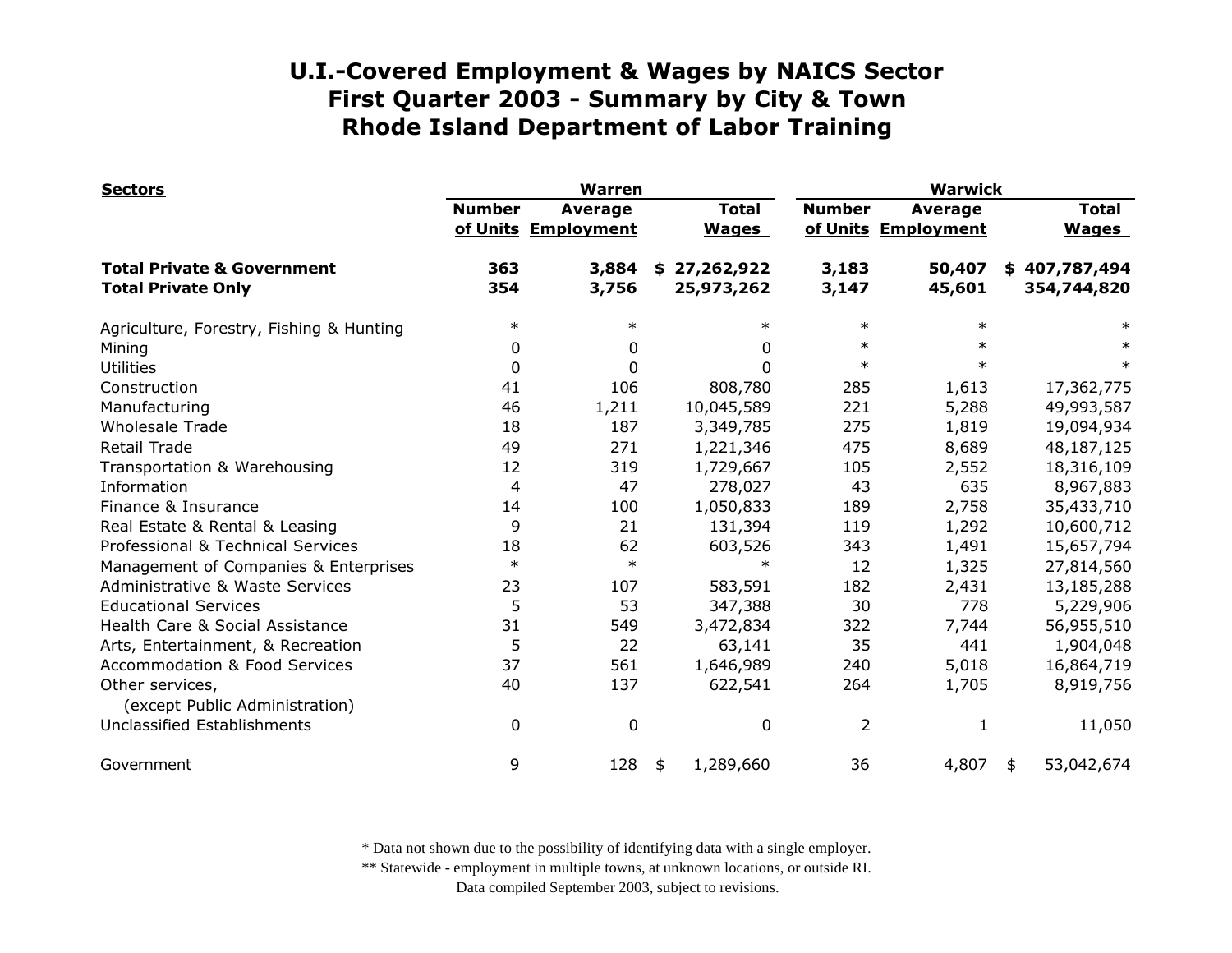| <b>Sectors</b>                                                     |                | Westerly                              |                              | <b>West Greenwich</b> |                                       |                              |  |
|--------------------------------------------------------------------|----------------|---------------------------------------|------------------------------|-----------------------|---------------------------------------|------------------------------|--|
|                                                                    | <b>Number</b>  | <b>Average</b><br>of Units Employment | <b>Total</b><br><u>Wages</u> | <b>Number</b>         | <b>Average</b><br>of Units Employment | <b>Total</b><br><b>Wages</b> |  |
| <b>Total Private &amp; Government</b><br><b>Total Private Only</b> | 823<br>799     | 9,083<br>7,995                        | \$68,554,327<br>58,759,480   | 169<br>161            | 3,224<br>2,784                        | \$45,874,999<br>42,156,161   |  |
| Agriculture, Forestry, Fishing & Hunting                           | $\ast$         | $\ast$                                | $\ast$                       | $\ast$                | $\ast$                                | ∗                            |  |
| Mining                                                             | $\ast$         | $\ast$                                | $\ast$                       | 0                     | 0                                     | 0                            |  |
| <b>Utilities</b>                                                   | $\ast$         | $\ast$                                | $\ast$                       | 0                     | 0                                     | 0                            |  |
| Construction                                                       | 107            | 324                                   | 2,764,678                    | 37                    | 145                                   | 1,380,066                    |  |
| Manufacturing                                                      | 31             | 854                                   | 8,943,791                    | 11                    | 871                                   | 14,938,685                   |  |
| <b>Wholesale Trade</b>                                             | 24             | 57                                    | 703,318                      | 16                    | 239                                   | 3,568,446                    |  |
| <b>Retail Trade</b>                                                | 135            | 1,961                                 | 10,603,408                   | 8                     | 62                                    | 269,264                      |  |
| Transportation & Warehousing                                       | 10             | 28                                    | 157,393                      | 8                     | 145                                   | 1,211,899                    |  |
| Information                                                        | 10             | 240                                   | 2,470,032                    | 4                     | 8                                     | 58,483                       |  |
| Finance & Insurance                                                | 29             | 304                                   | 3,284,917                    | $\ast$                | $\ast$                                |                              |  |
| Real Estate & Rental & Leasing                                     | 21             | 121                                   | 587,397                      | 6                     | 33                                    | 286,508                      |  |
| Professional & Technical Services                                  | 66             | 196                                   | 1,448,467                    | 16                    | 945                                   | 18,776,845                   |  |
| Management of Companies & Enterprises                              | $\ast$         | $\ast$                                | $\ast$                       | $\Omega$              | 0                                     | 0                            |  |
| <b>Administrative &amp; Waste Services</b>                         | 42             | 77                                    | 402,721                      | 16                    | 34                                    | 213,498                      |  |
| <b>Educational Services</b>                                        | 5              | 58                                    | 240,383                      | $\ast$                | $\ast$                                |                              |  |
| Health Care & Social Assistance                                    | 99             | 1,908                                 | 16,631,881                   | 8                     | 75                                    | 350,266                      |  |
| Arts, Entertainment, & Recreation                                  | 29             | 123                                   | 808,334                      | $\ast$                | $\ast$                                | $\ast$                       |  |
| <b>Accommodation &amp; Food Services</b>                           | 92             | 998                                   | 3,185,616                    | 12                    | 153                                   | 402,175                      |  |
| Other services,<br>(except Public Administration)                  | 89             | 442                                   | 1,785,434                    | 9                     | 19                                    | 93,187                       |  |
| Unclassified Establishments                                        | $\overline{2}$ | 3                                     | 21,585                       | 0                     | 0                                     | 0                            |  |
| Government                                                         | 24             | 1,087                                 | 9,794,847<br>\$              | 8                     | 440                                   | 3,718,838<br>\$              |  |

\* Data not shown due to the possibility of identifying data with a single employer.

\*\* Statewide - employment in multiple towns, at unknown locations, or outside RI.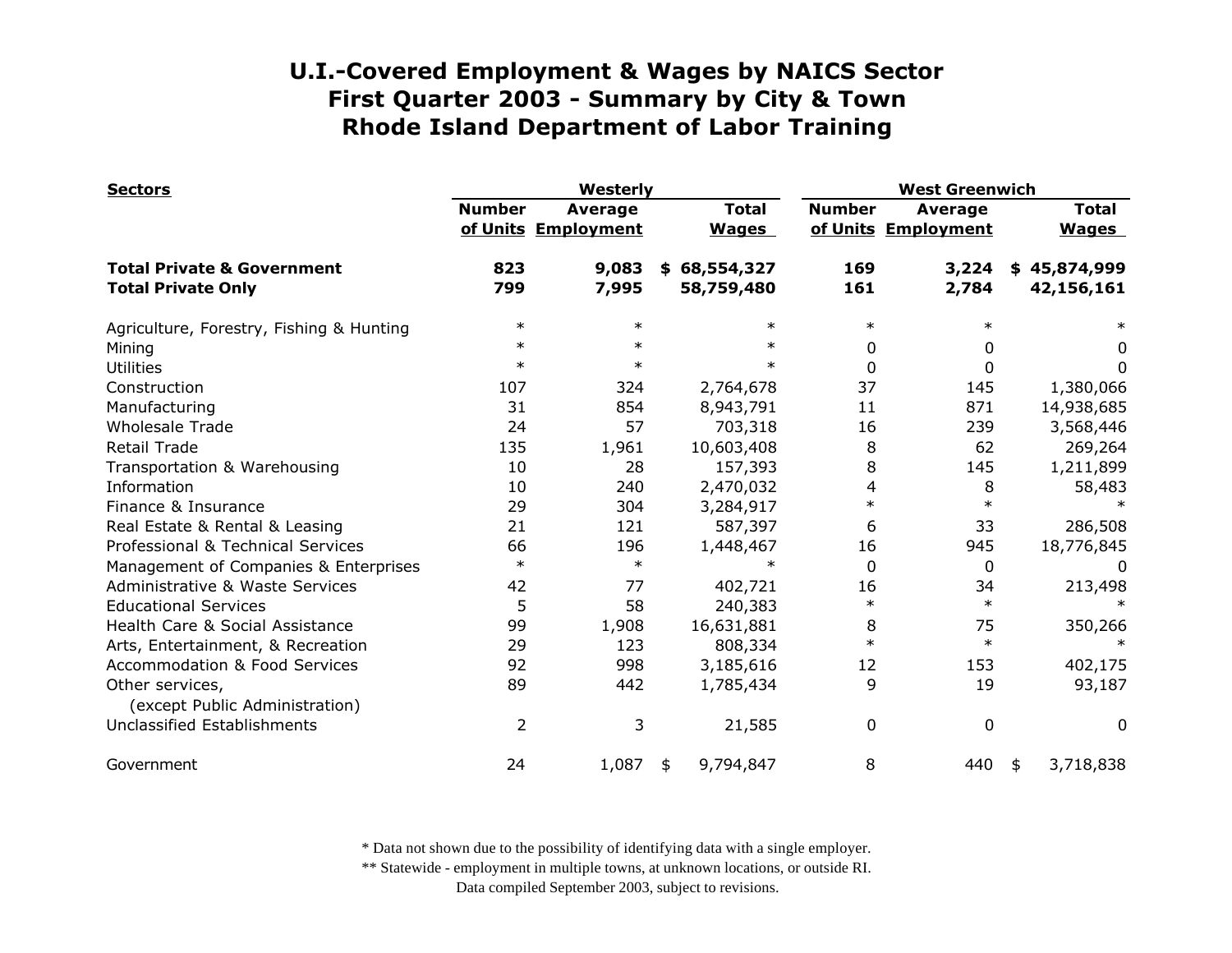| <b>Sectors</b>                                                     |               | <b>West Warwick</b>                   | Woonsocket                   |               |                                       |    |                              |
|--------------------------------------------------------------------|---------------|---------------------------------------|------------------------------|---------------|---------------------------------------|----|------------------------------|
|                                                                    | <b>Number</b> | <b>Average</b><br>of Units Employment | <b>Total</b><br><b>Wages</b> | <b>Number</b> | <b>Average</b><br>of Units Employment |    | <b>Total</b><br><b>Wages</b> |
| <b>Total Private &amp; Government</b><br><b>Total Private Only</b> | 622<br>606    | 9,359<br>8,321                        | \$75,181,328<br>64,673,209   | 857<br>838    | 15,040<br>13,334                      |    | \$140,436,429<br>123,793,969 |
| Agriculture, Forestry, Fishing & Hunting                           | 0             | 0                                     | 0                            | 0             | 0                                     |    | 0                            |
| Mining                                                             | $\ast$        | $\ast$                                | $\ast$                       | 0             |                                       |    | 0                            |
| <b>Utilities</b>                                                   | 0             | $\Omega$                              | 0                            | $\mathbf 0$   |                                       |    | 0                            |
| Construction                                                       | 78            | 234                                   | 1,774,242                    | 69            | 295                                   |    | 2,276,681                    |
| Manufacturing                                                      | 48            | 1,938                                 | 18,175,177                   | 84            | 1,811                                 |    | 15,191,503                   |
| <b>Wholesale Trade</b>                                             | 34            | 328                                   | 3,837,949                    | 53            | 287                                   |    | 3,195,149                    |
| <b>Retail Trade</b>                                                | 104           | 1,311                                 | 7,615,341                    | 132           | 2,081                                 |    | 11,571,820                   |
| Transportation & Warehousing                                       | 11            | 359                                   | 2,454,065                    | 13            | 765                                   |    | 5,336,316                    |
| Information                                                        | 5             | 547                                   | 5,675,655                    | 6             | 52                                    |    | 539,030                      |
| Finance & Insurance                                                | 17            | 993                                   | 10,429,697                   | 30            | 273                                   |    | 2,885,065                    |
| Real Estate & Rental & Leasing                                     | 19            | 57                                    | 341,456                      | 31            | 200                                   |    | 1,848,529                    |
| Professional & Technical Services                                  | 36            | 194                                   | 2,802,204                    | 67            | 223                                   |    | 2,019,692                    |
| Management of Companies & Enterprises                              | $\ast$        | $\ast$                                | $\ast$                       | 5             | 1,667                                 |    | 45,583,832                   |
| Administrative & Waste Services                                    | 32            | 159                                   | 745,421                      | 37            | 344                                   |    | 2,318,538                    |
| <b>Educational Services</b>                                        | 10            | 79                                    | 314,376                      | 11            | 363                                   |    | 2,870,191                    |
| Health Care & Social Assistance                                    | 48            | 751                                   | 5,173,351                    | 100           | 3,213                                 |    | 22,531,911                   |
| Arts, Entertainment, & Recreation                                  | 11            | 58                                    | 325,822                      | 9             | 94                                    |    | 508,911                      |
| <b>Accommodation &amp; Food Services</b>                           | 67            | 897                                   | 2,569,311                    | 93            | 1,104                                 |    | 2,889,268                    |
| Other services,<br>(except Public Administration)                  | 84            | 413                                   | 2,006,132                    | 98            | 562                                   |    | 2,227,533                    |
| Unclassified Establishments                                        | 0             | 0                                     | 0                            | 0             | $\mathbf{0}$                          |    | 0                            |
| Government                                                         | 16            | 1,036                                 | 10,508,119<br>\$             | 19            | 1,707                                 | \$ | 16,642,460                   |

\* Data not shown due to the possibility of identifying data with a single employer.

\*\* Statewide - employment in multiple towns, at unknown locations, or outside RI.